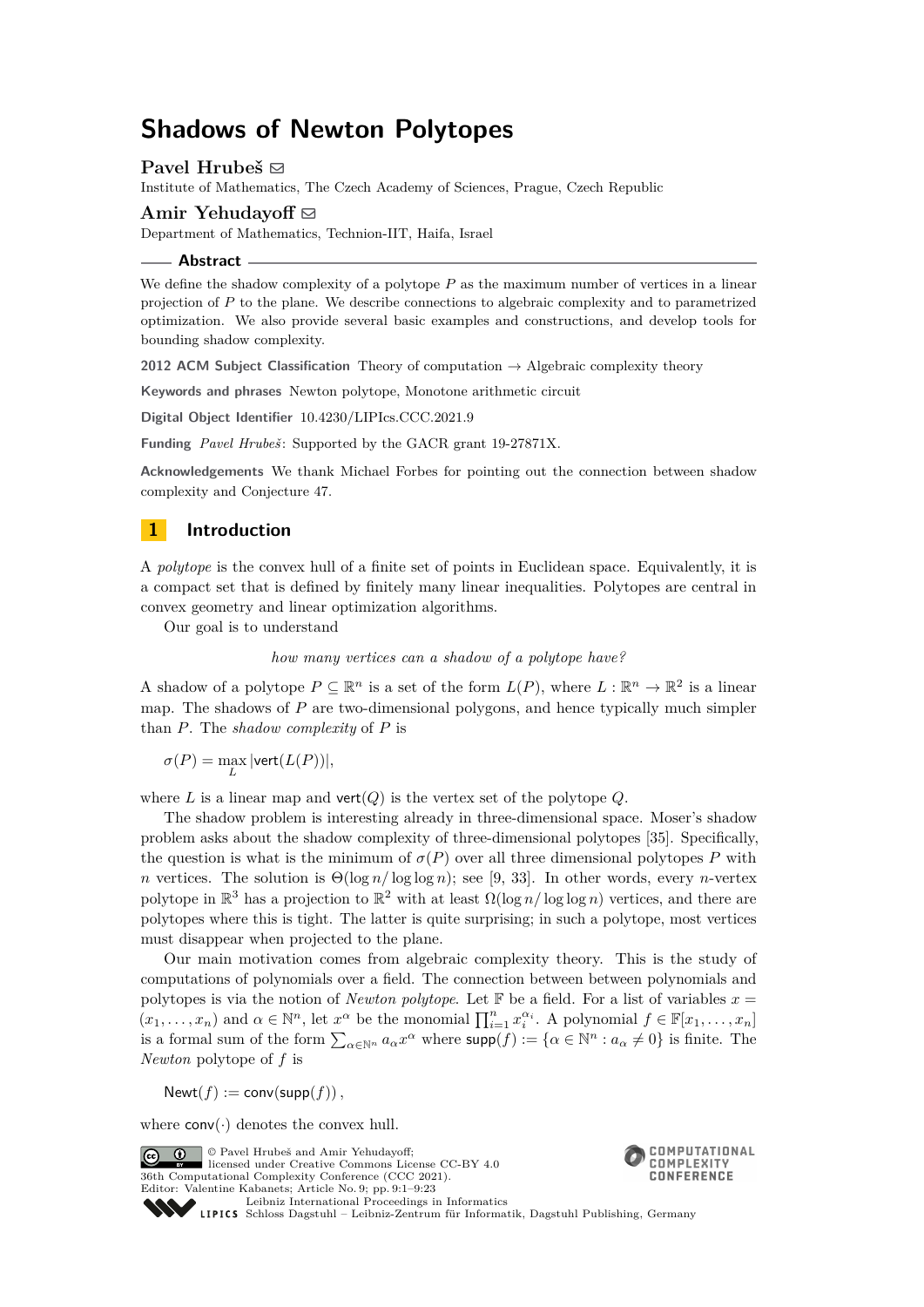### **9:2 Shadows of Newton Polytopes**

Koiran et al. [\[30\]](#page-21-2) made a bold conjecture relating the complexity of Newt(*f*) with the computational complexity of *f*. The *τ -conjecture for Newton polygons* asserts, roughly speaking, that if a *bi-variate* polynomial f is easy to compute then  $Newt(f)$  has a small number of vertices. This conjecture has serious consequences. It implies that the permanent polynomial requires arithmetic circuit of exponential size. This is a central and long-standing open problem in algebraic complexity.

The Newton polytope of the permanent polynomial is the the *Birkhoff* polytope  $DS_n \subseteq$  $\mathbb{R}^{n \times n}$ ; namely, the set of  $n \times n$  doubly stochastic matrices. The vertices of  $DS_n$  are all  $n \times n$ permutation matrices. This perspective leads us to the following question.

#### $\blacktriangleright$  **Problem 1.** *What is*  $\sigma(DS_n)$ ?

The Birkhoff polytope has the curious property that it is *both* the Newton polytope of the determinant *and* of the permanent polynomial. This creates friction in the context of the *τ* -conjecture. Determinant is easy to compute whereas permanent is largely believed to be hard. More specifically, it can be shown that the *τ*-conjecture implies  $\sigma(DS_n) \leq 2^{O(\sqrt{n}\log^2 n)}$ . Proving that  $\sigma(\mathsf{DS}_n) = 2^{\Omega(n)}$  refutes this *τ*-conjecture.<sup>[1](#page-1-0)</sup>

Any non-trivial connection between the arithmetic complexity of *f* and some geometric complexity measure of Newt(*f*), such as shadow complexity, will be an exciting development.

We exhibit such a connection in the case of *monotone* computations. A *monotone* arithmetic circuit uses the operations  $+$ ,  $\times$  and only non-negative numbers so that no cancellations can occur in the course of a computation (for definitions see Section [5\)](#page-12-0). They have been considered in the seminal papers of Valiant [\[45\]](#page-22-0) and of Jerrum and Snir [\[23\]](#page-21-3), and many others including a less known line of research by Kasim-Zade, Kuznetsev, Gashkov and Sergeev [\[26,](#page-21-4) [32,](#page-21-5) [17,](#page-21-6) [18\]](#page-21-7). We show that shadow complexity allows to prove hardness results for monotone computation.

#### <span id="page-1-2"></span> $\triangleright$  **Theorem 1.** Every monotone formula computing f contains at least  $\sigma(\text{Newt}(f))$  leaves.

What we are really interested in is understanding algebraic circuits, not formulas. We show that in some cases shadow complexity allows to lower bound monotone *circuit* complexity. A polynomial *f* is *transparent* if  $|\text{supp}(f)| = \sigma(\text{Newt}(f))$ . In other words, there is a linear map  $L: \mathbb{R}^n \to \mathbb{R}^2$  which maps supp $(f)$  to distinct convexly independent points in  $\mathbb{R}^2$ .

# <span id="page-1-1"></span> $\triangleright$  **Theorem 2.** If  $f$  is transparent then every monotone circuit computing  $f$  has size at least  $\Omega(\sigma(\text{Newt}(f))).$

Theorem [2](#page-1-1) can be used to explicitly find a monotone multilinear polynomial in *n* variables which requires an arithmetic circuit of size  $\Omega(2^{n/3})$ ; see Corollary [40.](#page-15-0) This surpasses the classical bounds from [\[45,](#page-22-0) [23\]](#page-21-3) which are of the form  $2^{\Omega(n^{1/2})}$ , and matches the bounds from [\[26,](#page-21-4) [18\]](#page-21-7) and [\[39\]](#page-22-1) up to the constant in the exponent. The combinatorial essence of our argument resembles the arguments of Gashkov and Sergeev [\[18\]](#page-21-7).

 $\triangleright$  Remark 3. The transparency assumption is unavoidable. There exists a bivariate polynomial f with a monotone circuit of size  $O(n)$  such that  $\mathsf{Newt}(f)$  has  $2^n$  vertices (see Theorem [30\)](#page-12-1).

Shadow complexity has an algorithmic perspective as well. A polytope naturally defines a linear optimization problem  $\Phi(w) = \max_{x \in P} \langle x, w \rangle$ , where  $\langle x, w \rangle$  is the standard inner product. The maximizers of this optimization problem are vertices of *P*. The Birkhoff

<span id="page-1-0"></span> $^{\rm 1}$  This observation came from Michael Forbes in a private conversation.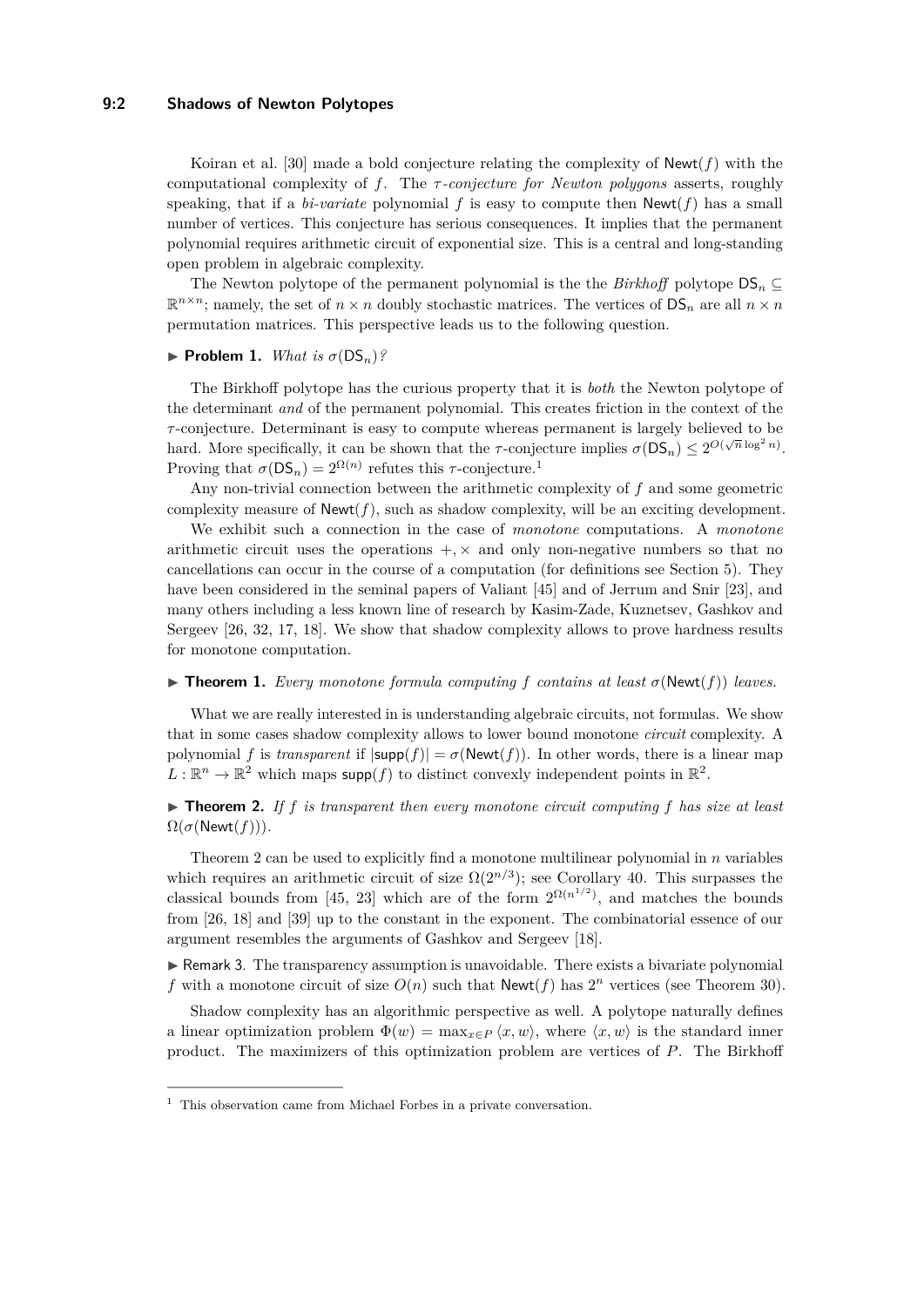polytope, e.g., corresponds to the maximum weight bipartite perfect matching problem. Some additional examples of linear optimization problems include the shortest path problem or the maximum cut problem.

In parametrized complexity, one considers weights that come from a one dimensional space  $w(t) = w_0 + tw_1$  parametrized by  $t \in \mathbb{R}$ . The map  $t \mapsto \Phi(w(t))$  is a convex and piecewise linear function. A natural complexity measure for such a map is the number  $\beta(P, w(t))$  of the breakpoints in  $\Phi(w(t))$ . The *parametrized complexity* of *P* now becomes

$$
\beta(P) = \max_{w_0, w_1} \beta(P, w(t)).
$$

The quantity  $\beta(P)$  has been studied by Carstensen [\[7,](#page-20-1) [8\]](#page-20-2), Mulmuley and Shah [\[36,](#page-22-2) [37\]](#page-22-3), and many others. Carstensen [\[8\]](#page-20-2) and later [\[37\]](#page-22-3) showed that the shortest path problem in an *n*-vertex graph can have  $2^{\Omega(\log^2 n)}$  breakpoints, and that the maximum cut problem can have  $2^{\Omega(n)}$  breakpoints. In Section [3.4,](#page-9-0) we give an example of a polytope that corresponds to a linear optimization problem on *n* variables with  $2^{\Omega(n)}$  breakpoints; the previous constructions gave only  $2^{\Omega(\sqrt{n})}$  breakpoints.

We observe a fundamental connection between shadow complexity and parameterized complexity.

<span id="page-2-1"></span>
$$
\blacktriangleright \textbf{ Theorem 4. } If \, |\text{vert}(P)| > 1 \, then \, \frac{\sigma(P)}{2} \le \beta(P) \le \sigma(P) - 1.
$$

This means that results from parametrized complexity translate to the language of shadows, and vice versa. Carstensen's lower bound for example implies that

 $\sigma(\mathsf{DS}_n) \geq 2^{\Omega(\log^2 n)}$ .

This is the best lower bound on  $\sigma(DS_n)$  we are aware of. The best upper bound we know is  $\sigma(\mathsf{DS}_n) \leq 2^{O(n)}$ . This is not entirely obvious and we shall explain this later on (see Proposition [23\)](#page-9-1).

The connection between shadow and parametrized complexities leads to interesting conclusions. The idea, in a nutshell, is that if optimization over *P* is easy then  $\beta(P)$  is low. For example, if we can optimize over *P* by a greedy algorithm then  $\beta(P)$  is at most quadratic. We do not want to dive into the theory of greedy algorithms, or a formal definition for that matter. Edmonds and Rado [\[12,](#page-21-8) [15\]](#page-21-9) proved that if  $R \subseteq \{0,1\}^n$  is a matroid then the optimization problem over *R* can be solved by a greedy algorithm. Many generalizations of this theorem have been considered (see [\[46\]](#page-22-4) and references within).

For our purposes, the following simple definition is sufficient. Let  $P \subseteq \mathbb{R}^n$  be a polytope and  $w \in \mathbb{R}^n$ . We denote by  $\mathrm{Opt}_P(w)$  the set of vertices *v* of *P* such that  $\langle v, w \rangle = \max_{x \in P} \langle x, w \rangle$ . Given  $w, w' \in \mathbb{R}^n$ , we say that they are *order-equivalent* if for every  $i, j \in [n]$ , we have  $w_i \leq w_j$  iff  $w'_i \leq w'_j$ . The polytope P is greedy-like, if for every order-equivalent *w* and *w'*, we have  $\mathrm{Opt}_P(w) = \mathrm{Opt}_P(w')$ . In other words, *P* is greedy-like if for every weight function  $w$ , where the maximum for  $w$  is achieved on  $P$  depends only on the order induced by *w*.

<span id="page-2-2"></span>▶ **Lemma 5.** *If*  $P \subseteq \mathbb{R}^n$  *is a greedy-like polytope then*  $\beta(P) \leq {n \choose 2}$  *and*  $\sigma(P) \leq n(n-1)$ *.* 

A more general link was established by Mulmuley [\[36\]](#page-22-2). He considers a model of computation called *PRAM model without bit operations* intended to solve decision problems or optimization problems. This model allows to use basic arithmetic operations such as  $+$ ,  $\times$ as well as  $=$ ,  $\leq$ , but does not allow access to the individual bits of the inputs. Mulmuley showed<sup>[2](#page-2-0)</sup> that a fast parallel algorithm for optimizing over *P* gives a small  $\beta(P)$ . This leads to several interesting lower bounds in this model.

<span id="page-2-0"></span><sup>2</sup> There is a technical issue of bit-lengths which we avoid.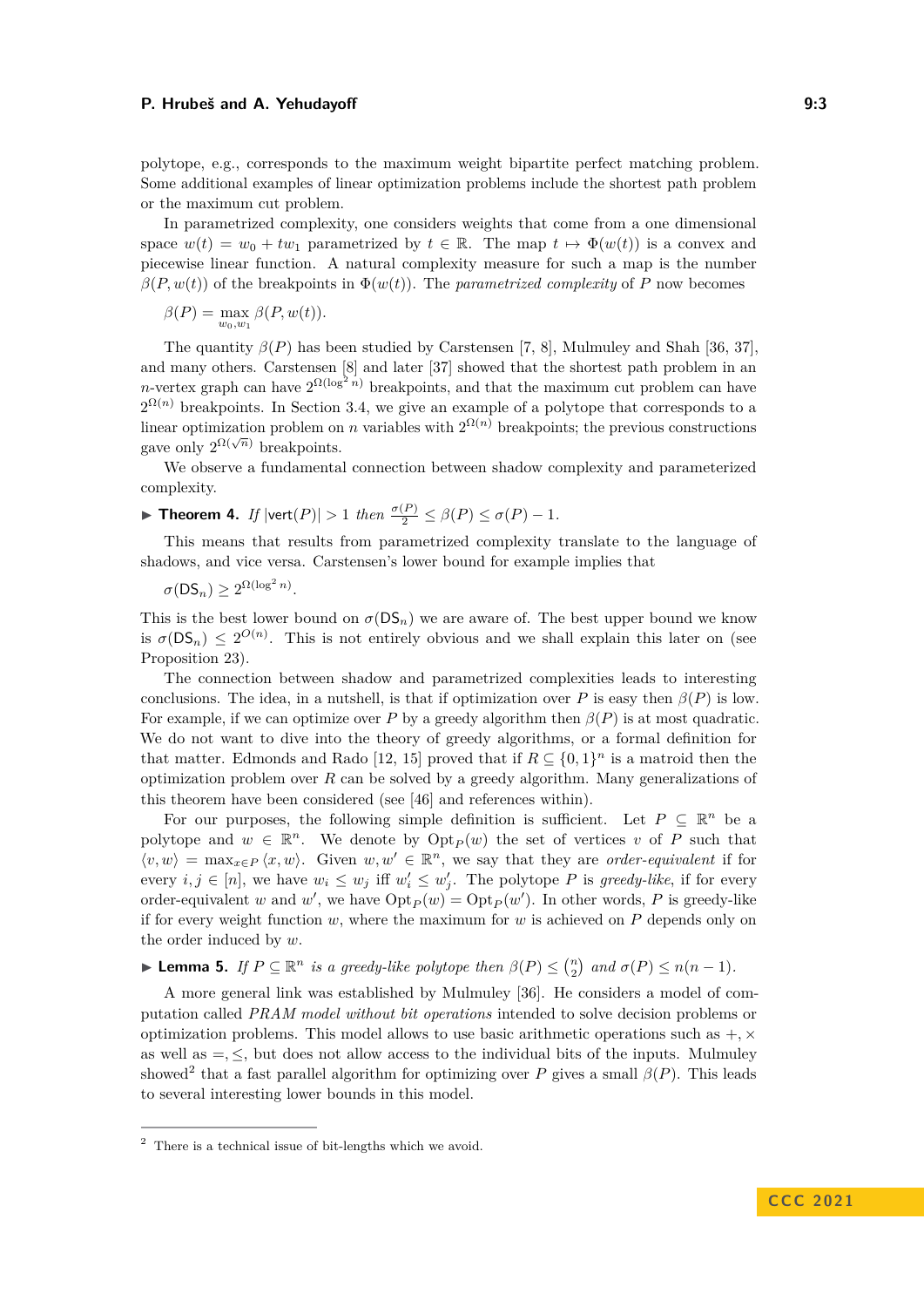#### **9:4 Shadows of Newton Polytopes**

The above can be further linked to our discussion concerning monotone arithmetic circuits. A monotone arithmetic formula can be interpreted as a computation over the semiring  $(\mathbb{R}, \min, +, \infty, 0)$  which solves the optimization problem over  $\text{Newt}(f)$ ; see Section [5.1](#page-12-2) for more details. This a particular instance of the PRAM model.

Are there general non trivial bounds on shadow complexity? Let  $M_{\sigma}(n)$  be the maximum  $\sigma(P)$  over all polytopes  $P \subseteq \mathbb{R}^n$  with vertices in  $\{0,1\}^n$ . In [\[31\]](#page-21-10), Kortenkamp et al. have shown the following:

**• Proposition 6** ([\[31\]](#page-21-10)). There exist constants  $0 < c_1 < c_2 < 1$  such that for every n sufficiently large  $2^{c_1 n} \leq M_\sigma(n) \leq 2^{c_2 n}$ .

An explicit construction yields  $c_1 \geq 1/3$ ; see Remark [20.](#page-9-2)

# <span id="page-3-1"></span>**1.1 Why the plane?**

Why do we study projections of polytopes to two dimensions?

First, our results rely on the fact that in two dimensions Minkowski sum (defined in Section [2.3](#page-5-0) ) is well-behaved with respect to the number of vertices. In  $\mathbb{R}^2$ , we have  $|\text{vert}(P+Q)| \leq |\text{vert}(P)| + |\text{vert}(Q)|$ . Already in  $\mathbb{R}^3$ , only the trivial upper bound  $|\text{vert}(P+Q)|$  $|Q| \leq |\text{vert}(P)| \cdot |\text{vert}(Q)|$  holds.

Second, there exists a polytope in  $\mathbb{R}^3$  with *k* vertices such that every projection to  $\mathbb{R}^2$  has only  $O(\log k / \log \log k)$  vertices. Hence it may happen that a polytope in  $\mathbb{R}^n$  has exponentially many vertices when projected to  $\mathbb{R}^3$  but only polynomially many when projected to  $\mathbb{R}^2$ .

That said, there are non-trivial upper bounds on the number of vertices of  $P_1 + \cdots + P_r$ in  $\mathbb{R}^d$  if *r* is large. For the sake of simplicity, we discuss the case of  $d = 3$ . It follows from a result of Gritzman and Sturmfels [\[19\]](#page-21-11) that, given polytopes  $P_1, \ldots, P_r$  with  $n_1, \ldots, n_r$ vertices in  $\mathbb{R}^3$ ,

$$
|\text{vert}(P_1 + \cdots + P_r)| \le O((n_1 + \cdots + n_r)^2).
$$

This beats the trivial bound  $n_1n_2n_3$  already for  $r = 3$ . The improved bound could be used to derive non-trivial bounds on monotone computations of a bounded depth (see Remark [51\)](#page-18-0).

### <span id="page-3-0"></span>**1.2 Extension complexity**

As a final remark, we briefly discuss a different possible connection between polytopes and algebraic complexity. The *extension complexity of*  $P$ , denoted  $x(P)$ , as the smallest  $r$ such that *P* is a linear projection of a polytope  $Q \subseteq \mathbb{R}^m$  where *Q* can be defined using *r* inequalities and an arbitrary number of equalities; see [\[47,](#page-22-5) [40,](#page-22-6) [13\]](#page-21-12) and references within. It is related to communication complexity and algorithms (see, e.g., [\[38\]](#page-22-7)).

We observe that, like shadow complexity, extension complexity also allows to prove lower bounds on monotone computation. Namely, if *f* has monotone formula of size *s* then  $xc(Newt(f)) \leq O(s)$ . This uses simple properties of extension complexity together with a result of Balas [\[2\]](#page-20-3).

Extension complexity, however, can not yield general lower bounds in the non-monotone setting. There exists a polynomial with a polynomial size arithmetic circuit, but whose Newton polytope has an exponential extension complexity. See Section [5.4](#page-13-0) for more details.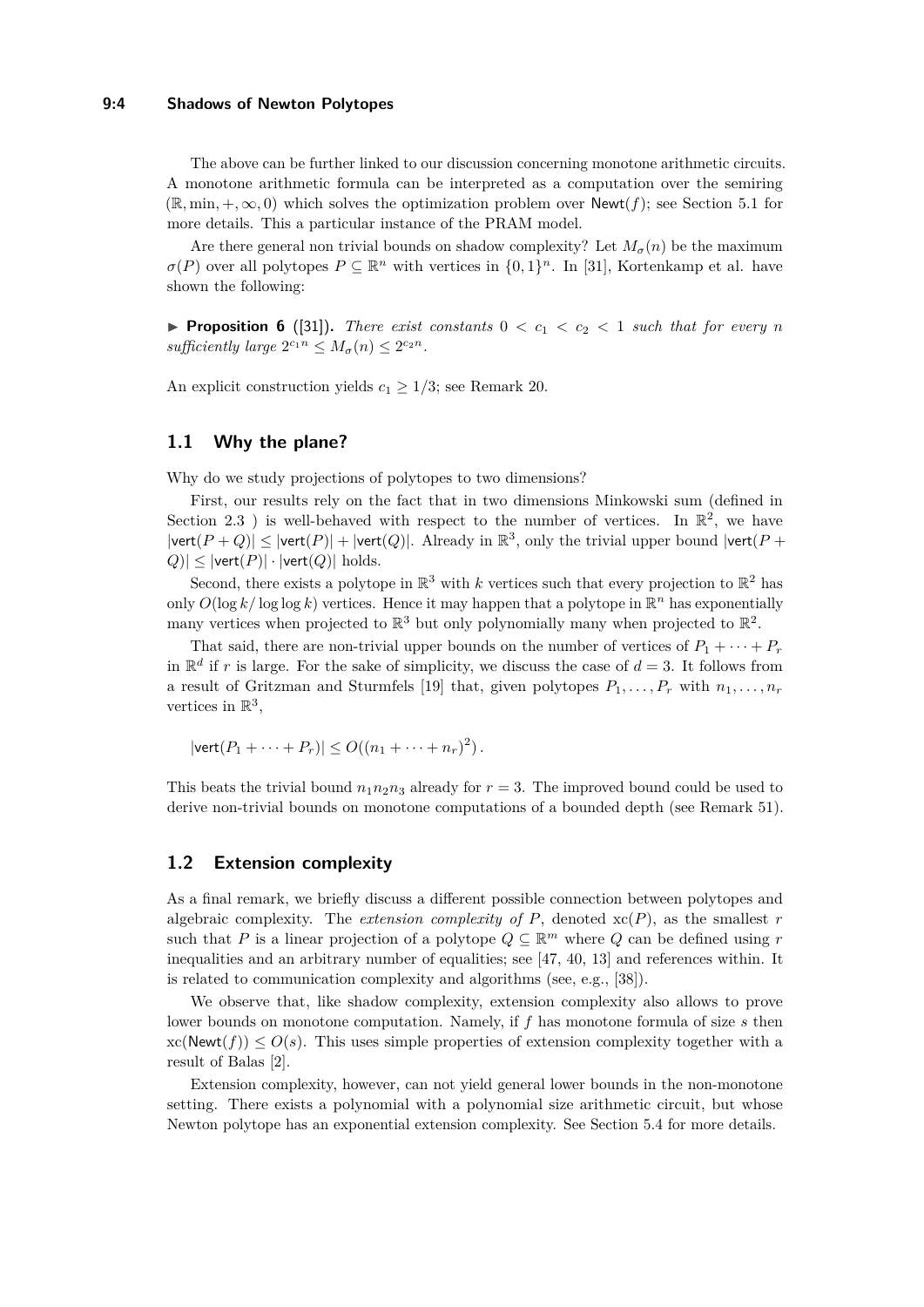#### **P. Hrubeš and A. Yehudayoff 3. All and 2.5** and 2.5 and 3.5

# **2 Tools**

We start by presenting several tools for bounding shadow complexity, including some elementary facts about Newton polytopes.

# **2.1 Parametrized complexity**

Some of the bounds on shadow complexity we describe come from the algorithmic viewpoint. So, we first prove the connection between shadow complexity and parametrized complexity.

**Proof of Theorem [4.](#page-2-1)** It is convenient to argue about

$$
B^*(P, w(t)) := \beta(P, w(t)) + 1,
$$

which counts to the number of *pieces* of  $\Phi(w(t))$ . Given  $w(t) = w_0 + tw_1$ , define  $L : \mathbb{R}^n \to \mathbb{R}^2$ by

$$
L(x) = (\langle w_0, x \rangle, \langle w_1, x \rangle).
$$

Because  $\langle w(t), x \rangle = \langle (1, t), L(x) \rangle$ , we see that

$$
\max_{x \in P} \langle x, w(t) \rangle = \max_{y \in L(P)} \langle y, (1, t) \rangle.
$$

Since the maximum is always achieved at a vertex of  $L(P)$ , we obtain  $B^*(P, w(t)) \leq \sigma(P)$ .

To prove the other inequality, we first show that  $B^*(Q) \geq k/2 + 1$  for every polytope *Q* in  $\mathbb{R}^2$  with *k* ≥ 2 vertices. Take non-parallel  $w_0, w_1 \in \mathbb{R}^2$  so that  $\langle v, w_1 \rangle$  are distinct for distinct vertices *v* of *Q*. Let  $w(t) = w_0 + tw_1$  and  $\bar{w}(t) = -w_0 + tw_1$ . Each vertex *v* of *Q* can be separated from the other vertices by a hyperplane (in two dimensions, a line), and a small perturbation of the hyperplane is still separating. Hence, there exists a non-empty open interval *I* such that either  $\max_{x \in Q} \langle x, w(t) \rangle$  or  $\max_{x \in Q} \langle x, \overline{w}(t) \rangle$  is achieved at  $x = v$  on  $t \in I$ . (And *v* is the only such vertex.) Let  $v_1$  be the vertex for which  $\langle x, w_1 \rangle$  is the largest, and  $v_2$ the one where it is smallest. When  $t \to \infty$ , both  $\max_{x \in Q} \langle x, w(t) \rangle$  and  $\max_{x \in Q} \langle x, \bar{w}(t) \rangle$  is achieved at *v*<sub>1</sub>; similarly for *v*<sub>2</sub> and  $t \to -\infty$ . It follows that  $B^*(Q, w(t)) + B^*(Q, \bar{w}(t)) \geq k+2$ and so  $B^*(Q) \geq k/2 + 1$ .

Now, given  $P \subseteq \mathbb{R}^n$ , let  $L : \mathbb{R}^n \to \mathbb{R}^2$  be a linear map so that  $L(P)$  has  $\sigma(P)$  vertices. By the above, there exists  $w(t)$  in  $\mathbb{R}^2$  so that  $\max_{x \in L(P)} \langle x, w(t) \rangle$  has at least  $\sigma(P)/2$ breakpoints. Maximizing  $\langle x, w(t) \rangle$  on  $L(P)$  is equivalent to maximizing some  $w'(t)$  on P and  $\beta(P)$  ≥  $\sigma(P)/2$ .

# **2.2 Greedy polytopes**

Our goal here is to prove that  $\sigma(P)$  is small whenever P is greedy-like (Lemma [5\)](#page-2-2).

**Proof of Lemma [5.](#page-2-2)** Let  $w(t)$  be a line in  $\mathbb{R}^n$ . For a given *t*, the weight vector  $w(t)$  defines a preorder on [*n*] by  $i \leq_t j$  iff  $w(t)_i \leq w(t)_j$ . Since P is greedy-like, every breakpoint of  $\Phi(w(t)) = \max_{x \in P} \langle x, w(t) \rangle$  occurs at a time where the order  $\leq_t$  changes. Hence there exist *i* ≠ *j* such that the linear function  $w(t)_i - w(t)_j$  changes sign. There are  $\binom{n}{2}$  pairs, and a linear function can change sign at most once. So,  $\Phi(w(t))$  has at most  $\binom{n}{2}$  breakpoints. This means  $\beta(P) \leq {n \choose 2}$  and  $\sigma(P) \leq n(n-1)$ .

<span id="page-4-0"></span>We further show that the definition of greedy-like can be relaxed to weights for which the maximum is achieved at a unique vertex. This weaker notion can be easier to verify, as in the case of Kruskal's algorithm mentioned in Proposition [17.](#page-8-0)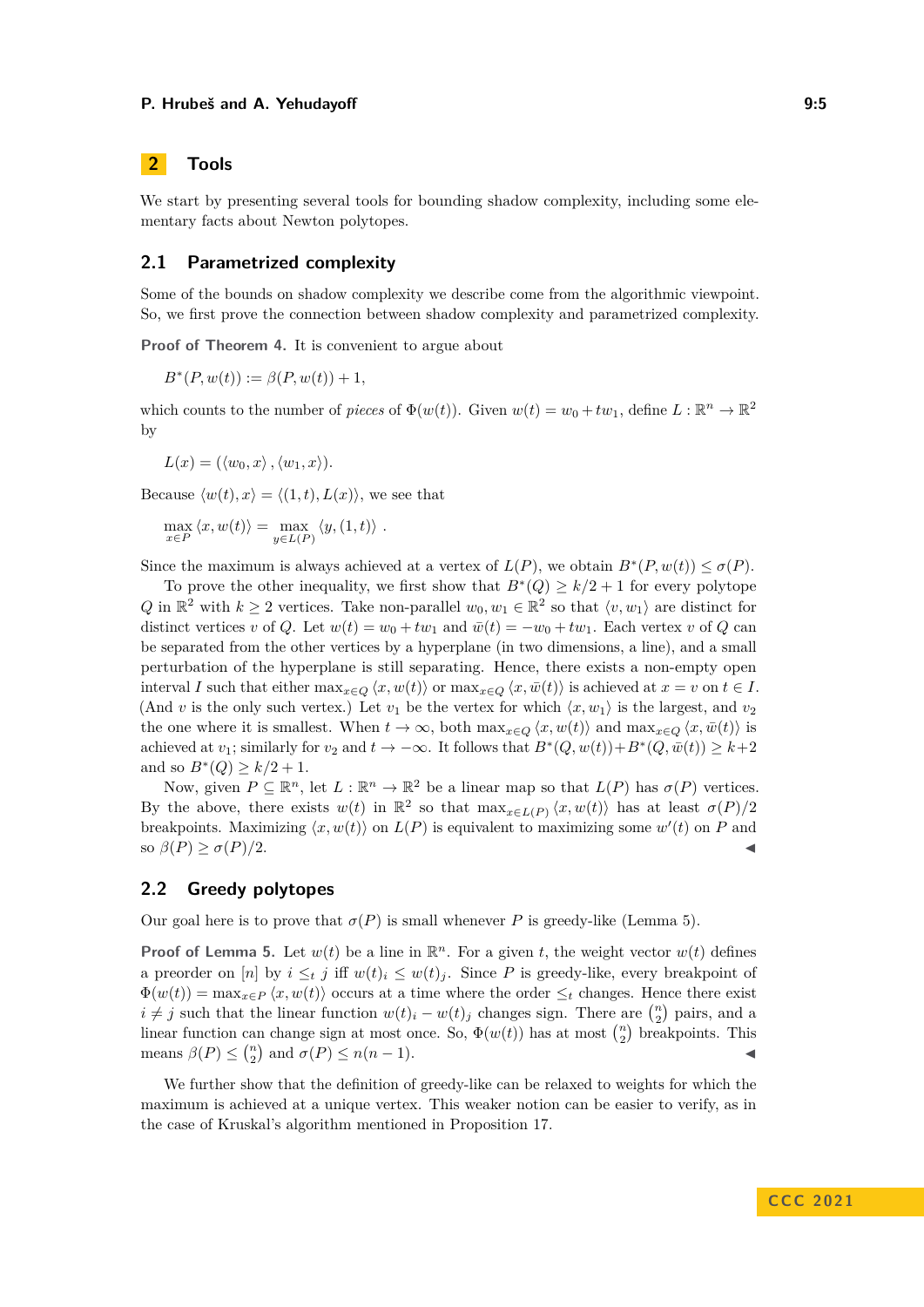▶ **Lemma 7.** Let  $P \subseteq \mathbb{R}^n$  be a polytope. Assume that for every order-equivalent  $w, w' \in \mathbb{R}^n$ , *the equality*  $Opt_P(w) = Opt_P(w')$  *holds whenever*  $|Opt_P(w)| = 1$ . Then *P is greedy-like.* 

**Proof.** Let *P* be as in the assumption. Assume that  $w, w' \in \mathbb{R}^n$  are order-equivalent with  $|\text{Opt}_P(w)| \ge 1$ . We want to show that  $\text{Opt}_P(w) = \text{Opt}_P(w')$ . Given  $v \in \text{Opt}_P(w)$ , we can find  $z \in \mathbb{R}^n$  such that  $\mathrm{Opt}_P(z) = \{v\}$ . Hence for every  $\epsilon > 0$  we have  $\mathrm{Opt}_P(w + \epsilon z) = \{v\}$ . For  $\epsilon > 0$  small enough, we also have that  $w + \epsilon z$  and  $w' + \epsilon z$  are order-equivalent. It follows that  $v \in \text{Opt}_P(w' + \epsilon z)$ . Letting  $\epsilon$  tend to zero, we can conclude  $v \in \text{Opt}_P(w')$ .

We have shown  $\text{Opt}_P(w) \subseteq \text{Opt}_P(w')$ . By symmetry, we also have  $\text{Opt}_P(w) = \text{Opt}_P(w')$ .

◀

### <span id="page-5-0"></span>**2.3 Operations on polytopes**

Given  $A, B \subseteq \mathbb{R}^n$ , their *Minkowski sum* is defined as

 $A + B := \{a + b : a \in A, b \in B\}.$ 

If *P* and *Q* are polytopes then *P* + *Q* is also a polytope. In two-dimensions, Minkowski sum has nice properties. Let P be a polytope in  $\mathbb{R}^2$  with vertices  $v_1, \ldots, v_k$  where  $k > 1$ . We can assume they are ordered so that *P* lies in the left closed half plane determined by the line going from  $v_i$  to  $v_{i+1}$  for  $i < k$ , and similarly for  $v_k$  and  $v_1$ . Let  $E(P)$  be the collection of unit vectors in the direction of these *k* edges. That is, vectors of the form  $(v_{i+1} - v_i)/||v_{i+1} - v_i||$ for  $i < k$ , and  $(v_1 - v_k)/||v_1 - v_k||$ . If  $|\text{vert}(P)| \le 1$  then  $E(P) := \emptyset$ .

<span id="page-5-1"></span>**• Lemma 8.** Let  $P_1, \ldots, P_r$  be non-empty polytopes in  $\mathbb{R}^2$ . Then  $E(P_1 + \cdots + P_r)$  =  $\bigcup_{i=1}^r E(P_i)$ *. Consequently,*  $|\text{vert}(P_1 + \cdots + P_r)| \leq \sum_{i=1}^r |\text{vert}(P_i)|$ *. The latter holds for empty Pi's as well.*

The lemma is folklore. It can be inferred from Chapter 13.3 in [\[11\]](#page-21-13), and we give only an outline of proof.

**Proof sketch of Lemma [8.](#page-5-1)** Given a non-empty polytope *P* and  $w \in \mathbb{R}^2$ , let  $P^w := \{x \in P :$  $\langle x, w \rangle = \max_{z \in P} \langle z, w \rangle$  be the set of extreme of points of P in the direction *w*. It is either a vertex or an edge of *P*. For a pair of polytopes we have  $(P_1 + P_2)^w = P_1^w + P_2^w$ . Every edge of  $P_1$  yields an edge of  $P_1 + P_2$  with the same direction. Conversely, every edge of  $P_1 + P_2$ comes from one of  $P_1$  or  $P_2$ .

The second operation we use is

 $A \sqcup B := \text{conv}(A \cup B)$ .

If *P* and *Q* are polytopes then  $P \sqcup Q$  is also a polytope.

<span id="page-5-2"></span>▶ **Lemma 9.** *Let*  $L : \mathbb{R}^n \to \mathbb{R}^m$  *be a linear map. Given polytopes*  $P, Q \subseteq \mathbb{R}^n$ ,  $L(P + Q) =$  $L(P) + L(Q)$  *and*  $L(P \sqcup Q) = L(P) \sqcup L(Q)$ *.* 

**Proof.** The first equality holds by linearity. The second one can be proved by

$$
L(P \sqcup Q) = L(\text{conv}(P \cup Q)) = \text{conv}(L(P \cup Q))
$$
  
=  $\text{conv}(L(P) \cup L(Q)) = L(P) \sqcup L(Q).$ 

<span id="page-5-3"></span>We next relate the shadow complexity of *P* with the shadow complexity of its faces. A *face* of a polytope *P* is the intersection of *P* with a hyperplane *H* such that *P* is completely contained in one of the two closed halfspaces determined by  $H$ . We stipulate that both  $\emptyset$ and *P* are faces of *P*.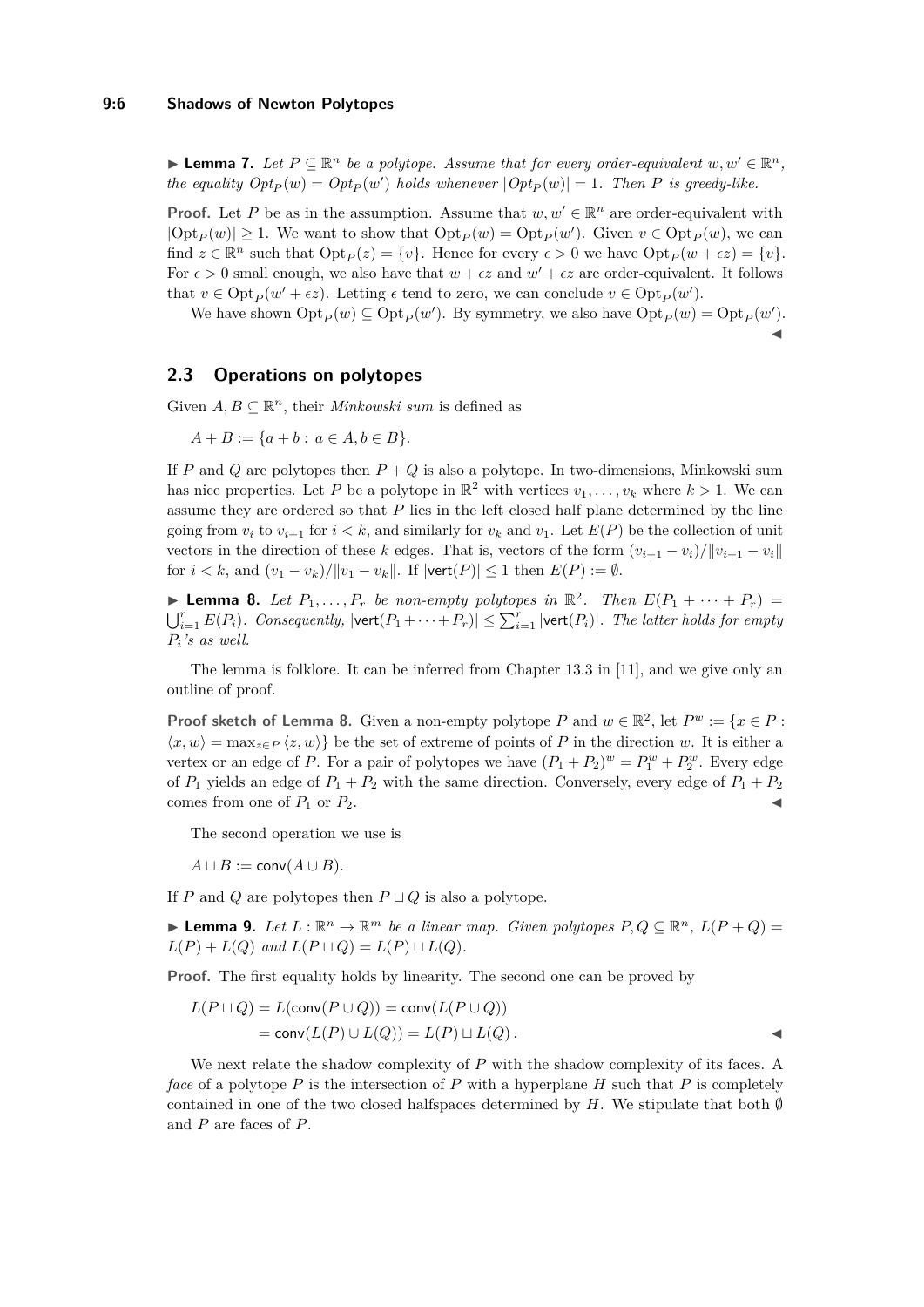▶ **Lemma 10.** Let F be a face of a polytope P. Then  $\beta(F) \leq \beta(P)$  and  $\sigma(F) \leq 2\sigma(P)$ .

For example, this implies  $\beta(DS_{n_1}) \leq \beta(DS_{n_2})$  whenever  $n_1 \leq n_2$ . This reflects the fact that finding a maximum perfect matching is harder for larger graphs.

**Proof.** Without loss of generality, assume that  $P \subset \mathbb{R}^n$  is contained in the halfspace  ${x \in \mathbb{R}^n : x_1 \geq 0}$  and that  $F \notin \{0, P\}$  is the intersection with the hyperplane  $x_1 = 0$ .

Let  $w(t)$  be a line in  $\mathbb{R}^n$  so that  $\beta(F, w(t)) = \beta(F) = k$  with  $w(t)_1 = 0$ . Let  $t_1 < t_2$  be such that the breakpoints of  $\max_{x \in F} \langle x, w(t) \rangle$  are contained in the open interval  $(t_1, t_2)$ . Let  $V := \text{vert}(P) \setminus \text{vert}(F)$ . Define

$$
\mu_F := \min_{x \in F, t \in [t_1, t_2]} \langle x, w(t) \rangle
$$

and

$$
\mu_P := \max_{v \in V, t \in [t_1, t_2]} \langle v, w(t) \rangle.
$$

Take  $\lambda \in \mathbb{R}$  sufficiently small so that for every  $v \in V$ , we have  $\lambda v_1 + \mu_P \leq \mu_F$ . Define  $\bar{w}(t)$ by changing the first coordinate of  $w(t)$  to  $\lambda + 0 \cdot t$ . This means that

$$
\max_{x \in F} \langle x, w(t) \rangle = \max_{x \in P} \langle x, \bar{w}(t) \rangle
$$

holds on  $[t_1, t_2]$ . So,  $\beta(P, \bar{w}(t)) = k$  and  $\beta(P) \ge \beta(F)$ .

If  $|\text{vert}(F)| \leq 2$ , then  $\sigma(F) \leq 2\sigma(P)$  holds trivially. Otherwise,  $\sigma(F) \leq 2\sigma(P)$  follows from Theorem [4.](#page-2-1)

# **2.4 Laurent polynomials**

It is convenient to work with *Laurent polynomials* instead of polynomials. In a Laurent polynomial, variables are allowed to have negative integer exponents. The notions of  $\text{supp}(f)$ and Newton polytope of  $f$  are defined in the obvious manner. A Laurent polynomial over  $\mathbb R$ is *monotone*, if all of its coefficients are non-negative.

<span id="page-6-2"></span> $\blacktriangleright$  **Lemma 11.** Let  $f, g$  be Laurent polynomials over  $\mathbb{F}$ .

- <span id="page-6-0"></span>(i) *Then*  $\text{Newt}(fg) = \text{Newt}(f) + \text{Newt}(g)$ .
- <span id="page-6-1"></span>**(ii)** Newt( $f + q$ ) = Newt( $f$ )  $\sqcup$  Newt( $q$ )*, provided*  $\mathbb{F} = \mathbb{R}$  *and both*  $f$  *and*  $q$  *are monotone.*

**Proof.** Part [\(i\)](#page-6-0) can be found in [\[16\]](#page-21-14) for polynomials; it extends to Laurent polynomials. Part  $(ii)$  is straightforward to verify.

An application is that the shadow complexity of  $\mathsf{Newt}(g)$  is at least the shadow complexity of any of its factors.

<span id="page-6-3"></span> $\blacktriangleright$  **Lemma 12.** Let g be a non-zero polynomial (over an arbitrary field). If f divides g then  $\sigma(\text{Newt}(f)) \leq \sigma(\text{Newt}(g)).$ 

**Proof.** Let *L* be such that  $L(\text{Newt}(f)) \subseteq \mathbb{R}^2$  has  $\sigma(\text{Newt}(f))$  vertices. By the assumption, we have  $q = fh$  for some non-zero polynomial h and so  $\text{Newt}(q) = \text{Newt}(f) + \text{Newt}(h)$ by Lemma [11.](#page-6-2) By Lemma [9,](#page-5-2) we have  $L(\text{Newt}(g)) = L(\text{Newt}(f)) + L(\text{Newt}(h))$  and so  $|\text{vert}(L(\text{Newt}(g)))| \ge |\text{vert}(L(\text{Newt}(f)))|$  by Lemma [8.](#page-5-1)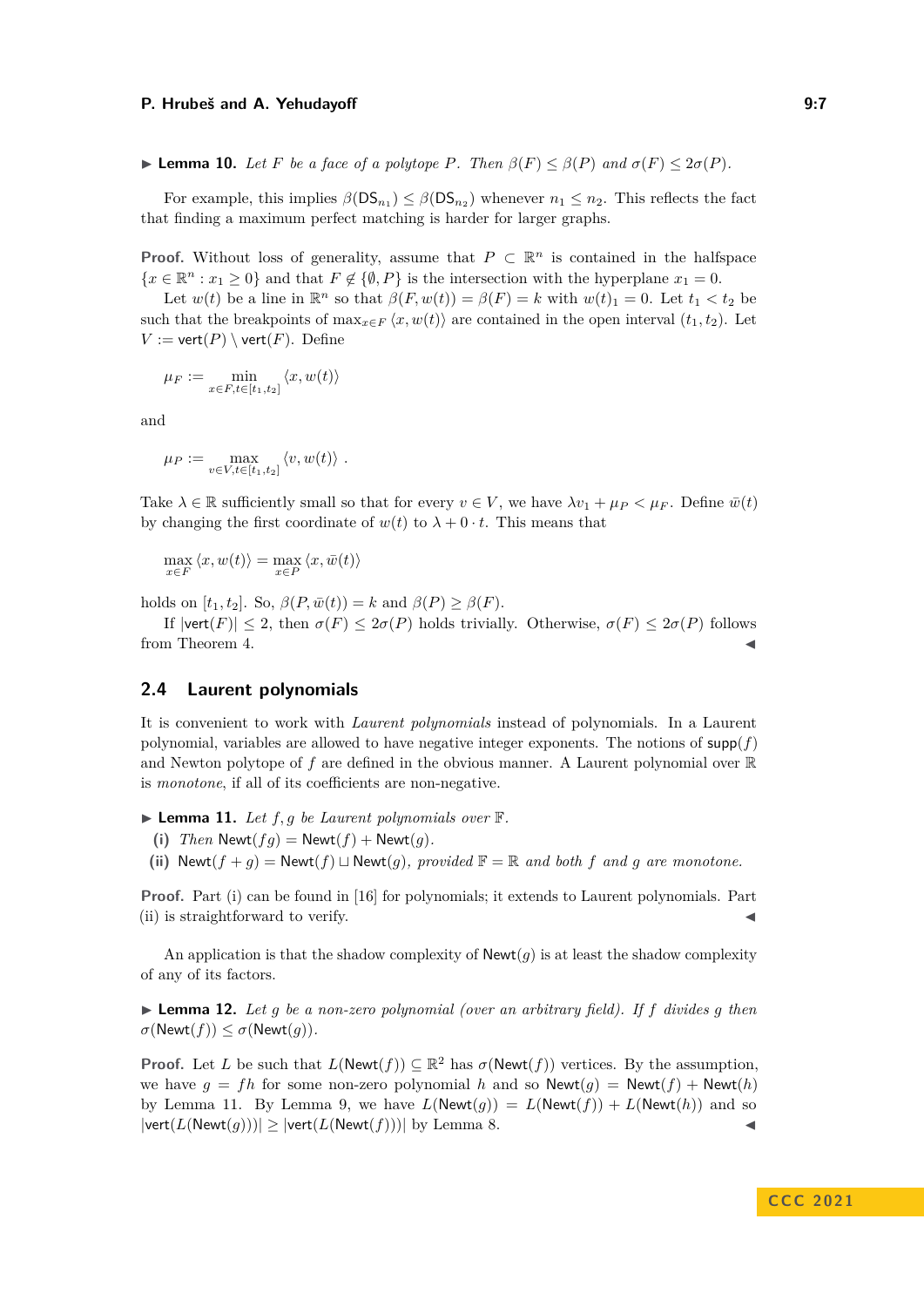# **3 Examples**

We now describe some examples, and analyze the shadow complexity of several natural polytopes. We start with polytopes with small  $\sigma$ , continue with polytopes with large  $\sigma$ , and then discuss our favorites, the ones where we do not yet know.

### **3.1 The hypercube**

Optimizing over the discrete cube  $\{0,1\}^n \subset \mathbb{R}^n$  leads to the polytope  $\mathsf{Q}_n = [0,1]^n$ . The solid cube  $\mathsf{Q}_n$  has  $2^n$  vertices, but its shadow complexity is small.

 $\blacktriangleright$  **Proposition 13.**  $\sigma(Q_n) = 2n$  and  $\beta(Q_n) = n$ .

The proposition shows that the factor of two in Theorem [4](#page-2-1) is necessary. The lower bound on  $\sigma$  also follows from a more general theorem of Klee [\[27\]](#page-21-15).

**Proof.** Let  $\ell_i \subseteq \mathbb{R}^n$  be the line segment joining the origin and the *i*-th unit vector for  $i \in [n]$ . The solid cube  $Q_n$  is the Minkowski sum of  $\ell_1, \ldots, \ell_n$ . Given  $L : \mathbb{R}^n \to \mathbb{R}^2$ , the image  $L(Q_n)$ is the Minkowski sum of  $L(\ell_1), \ldots, L(\ell_n)$  by Lemma [9.](#page-5-2) Since  $|\text{vert}(L(\ell_i))| \leq 2$ , Lemma [8](#page-5-1) gives that  $|\text{vert}(L(Q_n))| \leq 2n$ . The bound  $\sigma(Q_n) \geq 2n$  is achieved by the same lemma. It is enough to take *L* so that  $L(\ell_i)$  are not parallel to get  $|\text{vert}(L(Q_n))| = 2n$ .

The above and Theorem [4](#page-2-1) imply that  $\beta(\mathsf{Q}_n) \geq n$ . It remains to prove  $\beta(\mathsf{Q}_n) \leq n$ . For every  $w \in \mathbb{R}^n$ , the maximum  $\max_{x \in \mathsf{Q}_n} \langle x, w \rangle$  equals the sum of the positive entries in  $w$ , or zero if all entries are non-positive. A breakpoint of  $\max_{x \in \mathsf{Q}_n} \langle x, w(t) \rangle$  can therefore occur only when some coordinate of  $w(t)$  changes sign. A linear function can change sign at most once and there are  $n$  linear functions.

**• Remark 14.** The solid cube  $\mathsf{Q}_n$  is not greedy-like as defined above. This is because in the optimization algorithm, we must distinguish which entries are non-negative. Shifting all coordinates of *w* by  $\lambda$  does not change their order but may change where the maximum is achieved.

# **3.2 Permutahedra**

Given  $z = (z_1, \ldots, z_n) \in \mathbb{R}^n$ , let

$$
P(z) := \text{conv}\{(z_{\pi(1)}, \ldots, z_{\pi(n)}): \pi \in S_n\},\
$$

where  $S_n$  is the family of permutations of  $[n]$ . The *permutahedron* is usually defined using the point  $z = (0, 1, \ldots, n-1)$ . However, we do not insist z to have distinct coordinates. Setting  $z$  to be a zero-one vector with  $k$  ones,  $P(z)$  becomes the convex hull of Boolean vectors of Hamming weight *k*. For every *z*, the polytope  $P(z)$  is a linear projection of  $DS_n$ . The polytope  $P(z)$  typically has *n*! vertices, but its shadow complexity is always small.

<span id="page-7-1"></span>▶ **Proposition 15.** *For every*  $z \in \mathbb{R}^n$ ,  $\sigma(P(z)) \leq n(n-1)$ *. The bound is attained for*  $z = (0, 1, \ldots, n-1)$ .

**Proof.** Let  $z := (0, 1, \ldots, n-1)$ . Let  $e_i \in \mathbb{R}^n$  be the *i*-th unit vector. Let  $\ell_{i,j}$  be the line segment joining  $e_i$  and  $e_j$  for  $i \neq j$ . We claim that the polytope  $P(z)$  can be written as the following Mikowski sum

<span id="page-7-0"></span>
$$
P(z) = \bigoplus_{i < j} \ell_{i,j}.\tag{1}
$$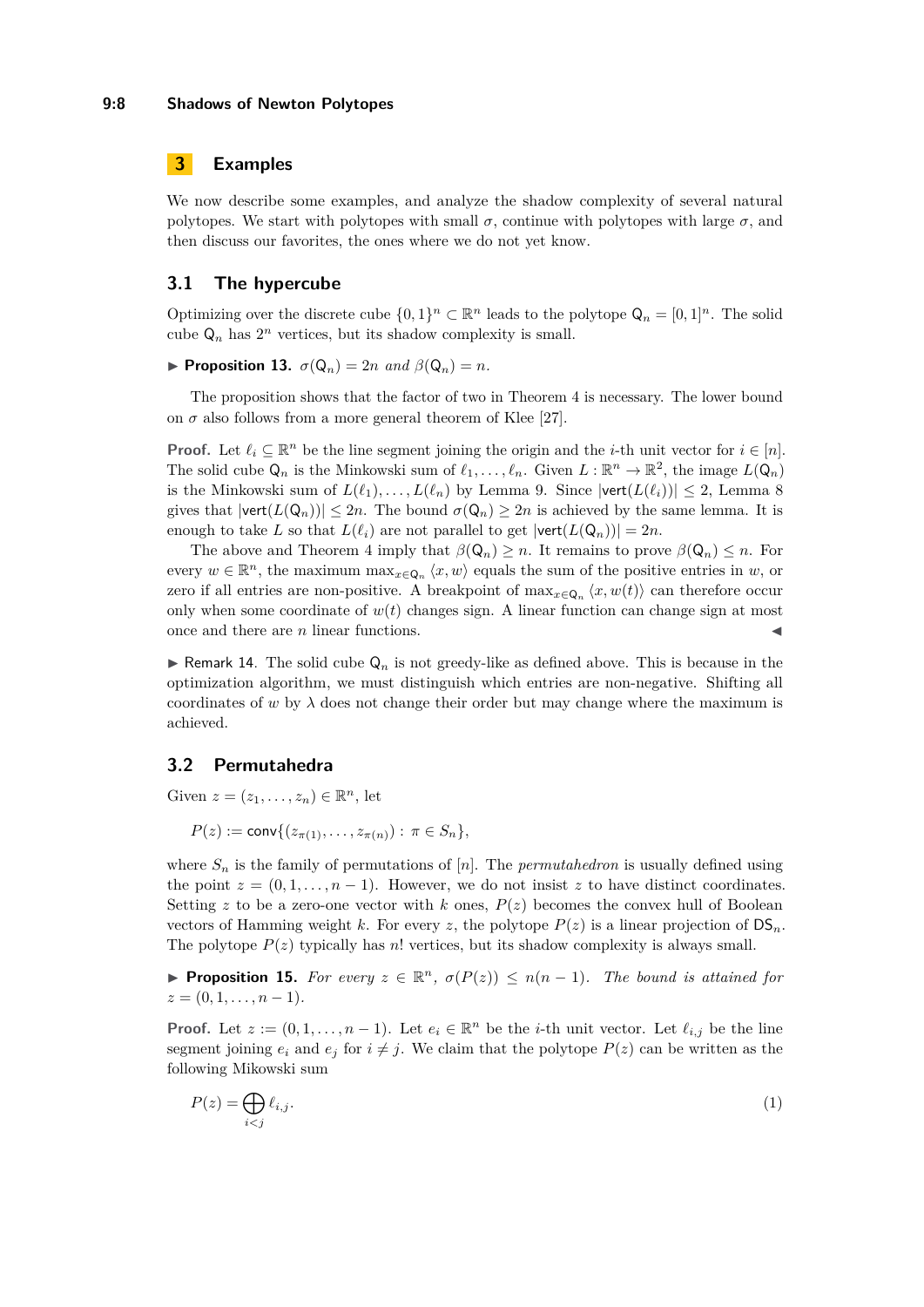Indeed, let *X* be the  $n \times n$  matrix such that  $X_{i,j} = x_i^{z_j}$ . Observe that

 $P(z) = \text{Newt}(\text{det}(X))$ .

The matrix *X* is a Vandermonde matrix whose determinant, over any field, factorizes as  $\det(X) = \prod_{i < j} (x_j - x_i)$ . Lemma [11](#page-6-2) implies [\(1\)](#page-7-0).

Now, given  $L : \mathbb{R}^n \to \mathbb{R}^2$ , we thus have  $L(P(z)) = \bigoplus_{i \leq j} L(\ell_{i,j})$ . By Lemma [8,](#page-5-1) if we choose *L* so that the lines  $L(\ell_{i,j})$  are non-parallel, the number of vertices of  $L(P)$  is  $2 \cdot {n \choose 2} = n(n-1).$ 

The general upper bound is an application of Lemma [5.](#page-2-2) We claim that  $P(z)$  is greedy-like. Permuting the entries of *z* does not changes  $\sigma$ . So, we can assume that  $z_1 \leq z_2 \leq \ldots z_n$ . Given  $w \in \mathbb{R}^n$ ,

$$
\max_{x \in P(z)} \langle x, w \rangle = \max_{\pi \in S_n} \langle z, w_{\pi} \rangle,
$$

where  $w_{\pi} := (w_{\pi(1)}, \ldots, w_{\pi(n)})$ . The maximum is achieved iff  $w_{\pi(1)} \leq w_{\pi(2)} \cdots \leq w_{\pi(n)}$ . This means that  $Opt_w(P(z)) = Opt_{w'}(P(z))$  whenever *w* and *w'* are order-equivalent.

 $\triangleright$  Remark 16. Here we provide an additional algebraic proof. Consider  $z = (z_1, \ldots, z_n)$  with  $z_i = 2^{i-1}$ . The matrix *X* defined by  $X_{i,j} = x_i^{\overline{z}_j}$  is a *Moore matrix* [\[34\]](#page-21-16). Over  $\mathbb{F} = GF(2)$ , the polynomial  $det(X(z))$  factorizes as

$$
\det(X(z)) = \prod_{A \subseteq [n]} \sum_{i \in A} x_i \, .
$$

The number of factors is exponential but we can still get a quadratic upper bound. We have  $P(z) = \bigoplus_{A \subseteq [n]} R_A$  where  $R_A = \text{conv}\{e_i : i \in A\}$ . Given a projection  $L : \mathbb{R}^n \to \mathbb{R}^2$ , we have  $L(P(z)) = \bigoplus_{A \subseteq [n]} L(R_A)$ . The polytopes  $L(R_A)$  contain at most  $\binom{n}{2}$  non-parallel edges and hence  $L(P(z))$  has again at most  $n(n-1)$  vertices.

# <span id="page-8-1"></span>**3.3 Spanning trees**

Every  $\alpha \in \{0,1\}^{\binom{n}{2}}$  can be interpreted as the incidence vector of an undirected graph on *n* vertices. Namely,  $\alpha_{i,j} = 1$ , if *i, j* are adjacent, and  $\alpha_{i,j} = 0$  otherwise. The polytope TREE<sub>n</sub> is defined as the convex hull of spanning trees of the complete *n*-vertex graph.

<span id="page-8-0"></span> $\blacktriangleright$  **Proposition 17.**  $\sigma(\text{TREE}_n) \leq n^4$ .

**Proof.** By Lemma [5,](#page-2-2) it is enough to show that  $P = \text{TREE}_n$  is greedy-like. Indeed, Kruskal's algorithm for finding a minimum weight spanning tree takes into account only the ordering of weights on the edges. That is, if  $w, w'$  are order-equivalent and  $\mathrm{Opt}_P(w)$  is a singleton then  $\mathrm{Opt}_P(w) = \mathrm{Opt}_P(w')$ . Hence  $\mathsf{TREE}_n$  is greedy-like by Lemma [7.](#page-4-0) .

▶ Remark 18. This is interesting when contrasted with algebraic complexity. Consider the unique polynomial Tree<sub>n</sub> with zero-one coefficients so that  $\mathsf{Newt}(\mathsf{Tree}_n) = \mathsf{TREE}_n$ . It is a homogeneous multilinear polynomial of degree  $n-1$ . Proposition [17](#page-8-0) shows that the shadow complexity of its Newton polytope is polynomial. On the other hand, Jerrum and Snir showed that Tree*<sup>n</sup>* requires exponential monotone arithmetic circuit [\[23\]](#page-21-3). They also pointed out that it has a non-monotone circuit of polynomial size. More surprisingly, Tree*<sup>n</sup>* has a monotone circuit with division of polynomial size [\[14\]](#page-21-17).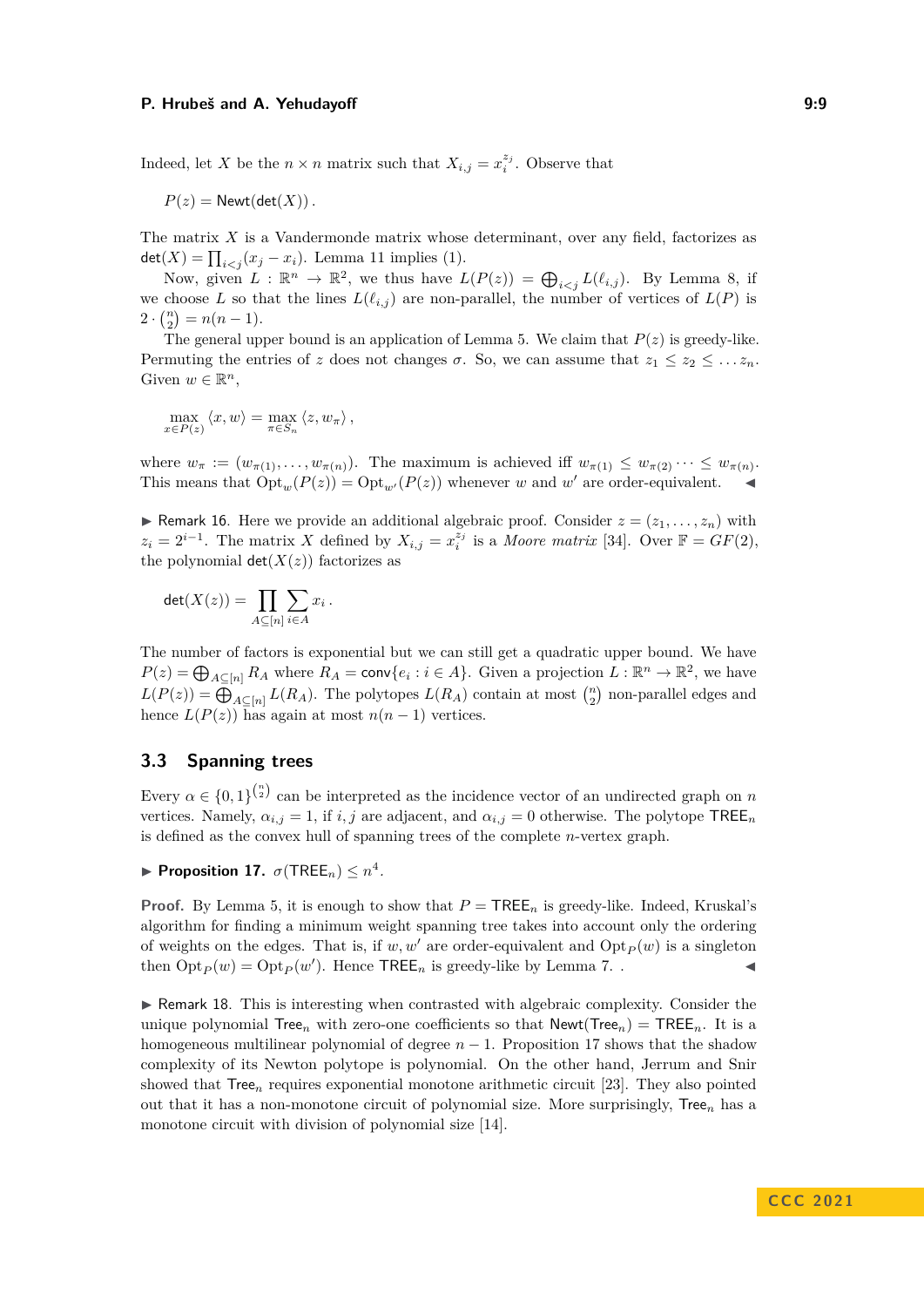### <span id="page-9-0"></span>**3.4 Cliques**

The *correlation polytope*  $COR_n \subseteq \mathbb{R}^{n \times n}$  is the convex hull of all symmetric rank-one Boolean matrices:

 $COR_n = \text{conv} \{ bb^t : b \in \{0, 1\}^n \}.$ 

<span id="page-9-4"></span>**Proposition 19.**  $\sigma$ (COR<sub>n</sub>) =  $2^n$ .

**Proof.** Let  $e_{i,j}$  be the  $n \times n$  matrix whose  $(i, j)$  entry is one and every other entry is zero. The vertices of  $COR_n$  are of the form  $v_A = \sum_{i,j \in A} e_{i,j}$  with  $A \subseteq [n]$ . Define

$$
L(e_{i,j}) := \begin{cases} (2^i, 2^{2i}) & i = j, \\ (0, 2^{i+j}) & i \neq j, \end{cases}
$$

and extend it linearly to  $\mathbb{R}^{n \times n}$ . Setting  $n_A := \sum_{i \in A} 2^i$ , this guarantees

$$
L(v_A) = (\sum_{i \in A} 2^i, \sum_{i,j \in A} 2^{i+j}) = (n_A, n_A^2).
$$

These  $2^n$  points are convexly independent.

<span id="page-9-2"></span>**► Remark 20.** The polytope COR<sub>*n*</sub> lives in dimension  $N = n^2$ , and so  $\sigma$ (COR) =  $2^{\sqrt{N}}$ . The polytope  $\mathsf{ART}_n \subseteq \mathbb{R}^{3n}$ , which we define next, has truly exponential shadow complexity. It is defined as the convex hull of

$$
\Big\{(a_0,\ldots,a_{n-1},b_0,\ldots,b_{2n-1})\in\{0,1\}^{3n}:\sum_{i=0}^{2n-1}b_i2^i=\Big(\sum_{i=0}^{n-1}a_i2^i\Big)^2\Big\}.
$$

In words, *b* is the binary representation of the square of the number represented by *a*. It follows that  $\sigma(\text{ART}_n) = 2^n$ .

<span id="page-9-3"></span> $\triangleright$  Remark 21. The polynomial that corresponds to  $COR_n$  is

$$
\mathsf{Clique}_n = \sum_{A \subseteq [n]} \prod_{i,j \in A} x_{i,j} \, .
$$

It has  $n^2$  variables and  $\mathsf{Newt}(\mathsf{Clique}_n) = \mathsf{COR}_n$ . We can interpret the polynomial as counting cliques of all sizes in a directed graph with loops, hence the name.

### **3.5 More graph-based polytopes**

Consider a layered directed graph  $G_n$  as follows. The vertex-set of  $G_n$  is partitioned into layers  $V_0, \ldots V_n$ . The first and the last layer consist of a single vertex *s* and *t*. Every other layer has *n* vertices. The edges are all pairs from  $V_i \times V_{i+1}$  directed from layer *i* to  $i+1$ . Overall,  $G_n$  has  $n(n-1) + 2$  vertices and  $N := (n-2)n^2 + 2n$  edges. Let CONN<sub>n</sub>  $\subseteq \mathbb{R}^N$ be the convex hull of incidence vectors of directed paths from *s* to *t* in *Gn*. The following proposition can be found in [\[8,](#page-20-2) [37\]](#page-22-3), where the results are stated in terms of the parametrized complexity  $\beta$ , which is equivalent to the shadow complexity by Theorem [4.](#page-2-1)

▶ **Proposition 22.**  $\sigma$ (CONN<sub>*n*</sub>) =  $2^{\Theta(\log^2 n)}$ .

We now deduce the best bound we are aware of for the Birkhoff polytope.

<span id="page-9-1"></span>▶ Proposition 23.  $2^{\Omega(\log^2 n)} \le \sigma(\mathsf{DS}_n) \le 2^{O(n)}.$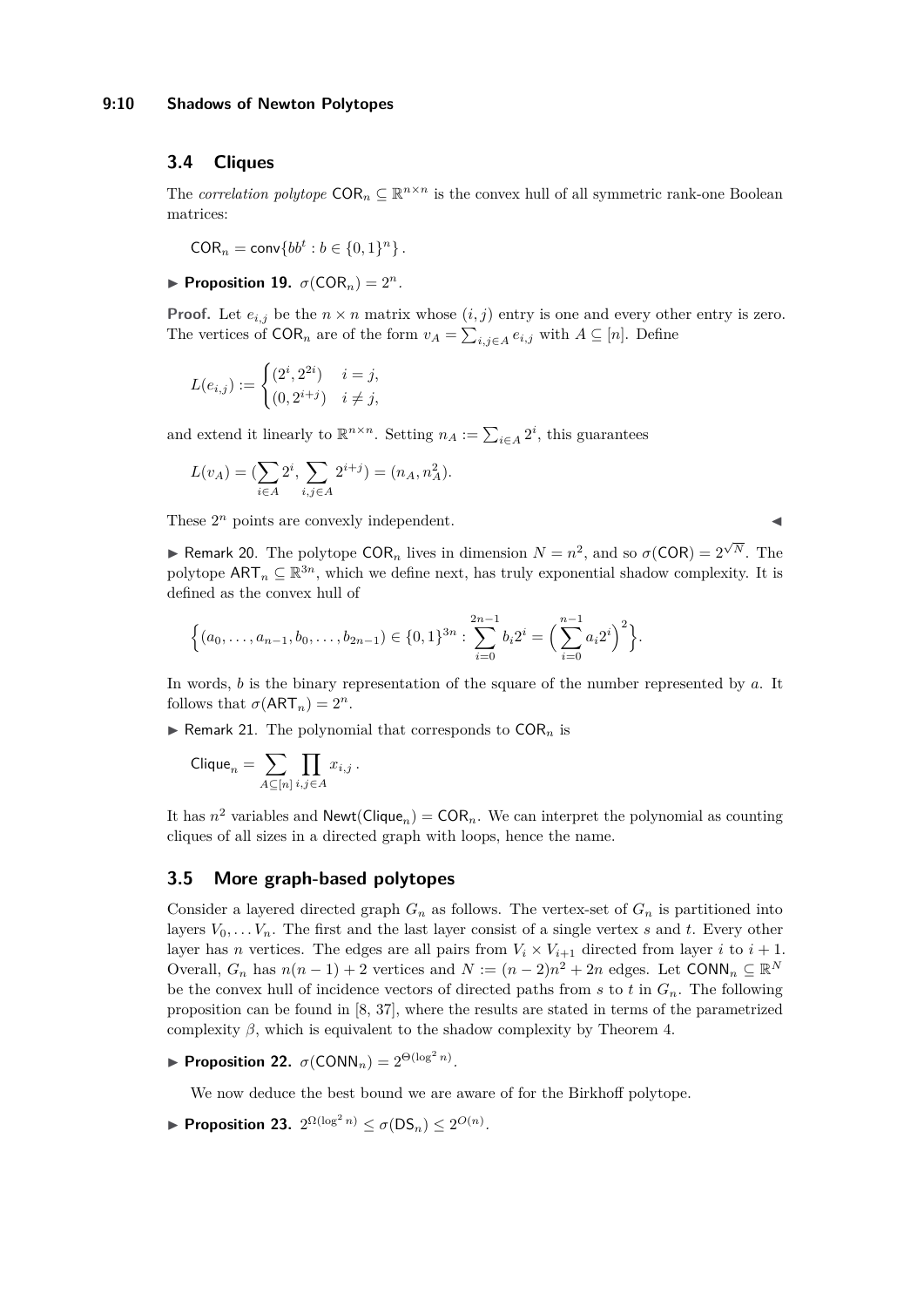#### **P. Hrubeš and A. Yehudayoff 3:23 and A. Algebra 10:33 and 9:11**

**Proof.** As pointed by Mulmuley and Shah in [\[37\]](#page-22-3), the lower bound for CONN*<sup>n</sup>* translates to  $DS_n$ . For the upper bound, we claim that

<span id="page-10-0"></span>
$$
\sigma(\mathsf{DS}_{2n}) \le 2\binom{2n}{n}\sigma(\mathsf{DS}_n). \tag{2}
$$

By induction, this indeed implies  $\sigma(DS_n) \leq 2^{O(n)}$ .

Let us prove [\(2\)](#page-10-0). Given  $A \subseteq [2n]$  with  $|A| = n$ , let  $\Pi_A$  be the set of permutation matrices which, when viewed as a permutation on  $[2n]$ , map  $\{1, \ldots, n\}$  to *A*. The set of all  $2n \times 2n$ permutation matrices is the union of all  $\Pi_A$  with  $|A| = n$ . Hence,

$$
\mathsf{DS}_{2n} = \mathsf{conv}\Big(\bigcup_{A:\,|A|=n} \Pi_A\Big).
$$

We can view  $\text{conv}(\Pi_A)$  as the Minkowski sum of two copies of  $DS_n$  embedded into  $\mathbb{R}^{2n \times 2n}$ . Given  $L : \mathbb{R}^{2n \times 2n} \to \mathbb{R}^2$  this gives, by Lemma [8,](#page-5-1)  $|\text{vert}(L(\text{conv}(\Pi(A))))| \leq 2|\text{vert}(L(\text{DS}_n))|$ . The bound in  $(2)$  follows.

▶ Remark 24. The upper bound on DS*<sup>n</sup>* is more exactly of the form 2 (2−*o*(1))*n*. In the proof, we implicitly construct a monotone arithmetic formula for perm*<sup>n</sup>* of this size. This matches the lower bound from [\[43\]](#page-22-8). Curiously,  $\text{perm}_n$  has a monotone circuit of size  $O(n2^n)$  [\[23\]](#page-21-3) and a (non-monotone) formula of size  $O(n^22^n)$  [\[42\]](#page-22-9).

<span id="page-10-1"></span>**• Remark 25.** Let  $\text{Mat}_n := (X_0 \cdot X_1 \cdots X_n)_{1,1}$ , where  $X_0, \ldots, X_n$  are  $n \times n$  matrices whose entries are distinct variables. Then  $\mathsf{Newt}(\mathsf{Mat}_n) = \mathsf{CONN}_n$ .

<span id="page-10-2"></span> $\blacktriangleright$  Remark 26. The *perfect matching polytope* MATCH<sub>n</sub> is the the convex hull of incidence vectors of perfect matchings in the complete (non-bipartite) graph on 2*n* vertices. A similar argument to the proof of Proposition [23](#page-9-1) gives

$$
\sigma(\mathsf{DS}_n) \leq \sigma(\mathsf{MATCH}_n) \leq \binom{2n}{n} \sigma(\mathsf{DS}_n) \leq 2^{O(n)}.
$$

# **4 Projections**

We now discuss some connection between algebraic projections of polynomials and linear projections of Newton polytopes. The results here shall also be used later on.

A *high power* projection (h.p.-projection for short) is a homomorphism

 $\pi : \mathbb{F}[x_1, \ldots, x_n] \to \mathbb{F}[y_1, \ldots, y_m, y_1^{-1}, \ldots, y_m^{-1}]$ 

such that  $\pi(x_i) = a_i y^{\alpha_i}$  for every  $x_i$ , where  $a_i \in \mathbb{F}$  and  $\alpha_i \in \mathbb{Z}^m$ , and for every  $f \in$  $\mathbb{F}[x_1,\ldots,x_n],$ 

$$
\pi(f(x_1,\ldots,x_n))=f(\pi(x_1),\ldots,\pi(x_n)).
$$

The constants  $a_i$  are called the *coefficients* of  $\pi$  and  $\alpha_i$  its *exponents*. If  $\mathbb{F} = \mathbb{R}$  and  $\pi$  has non-negative coefficients, then *π* is called *monotone*.

An h.p.-projection  $\pi$  induces a linear map  $L_{\pi}: \mathbb{R}^n \to \mathbb{R}^m$  by setting  $L_{\pi}(e_i) = \alpha_i$  and extending it linearly to  $\mathbb{R}^n$ . It follows that  $\text{supp}(\pi(f)) \subseteq L_\pi(\text{supp}(f))$ . The inclusion may be strict, as some monomials of *f* can cancel out in the projection. If no cancellations occur, we indeed have  $\text{Newt}(\pi(f)) = L_{\pi}(\text{Newt}(f)).$  This is satisfied, e.g., if *f* is monotone and the coefficients of  $\pi$  are positive, or if the coefficients are algebraically independent.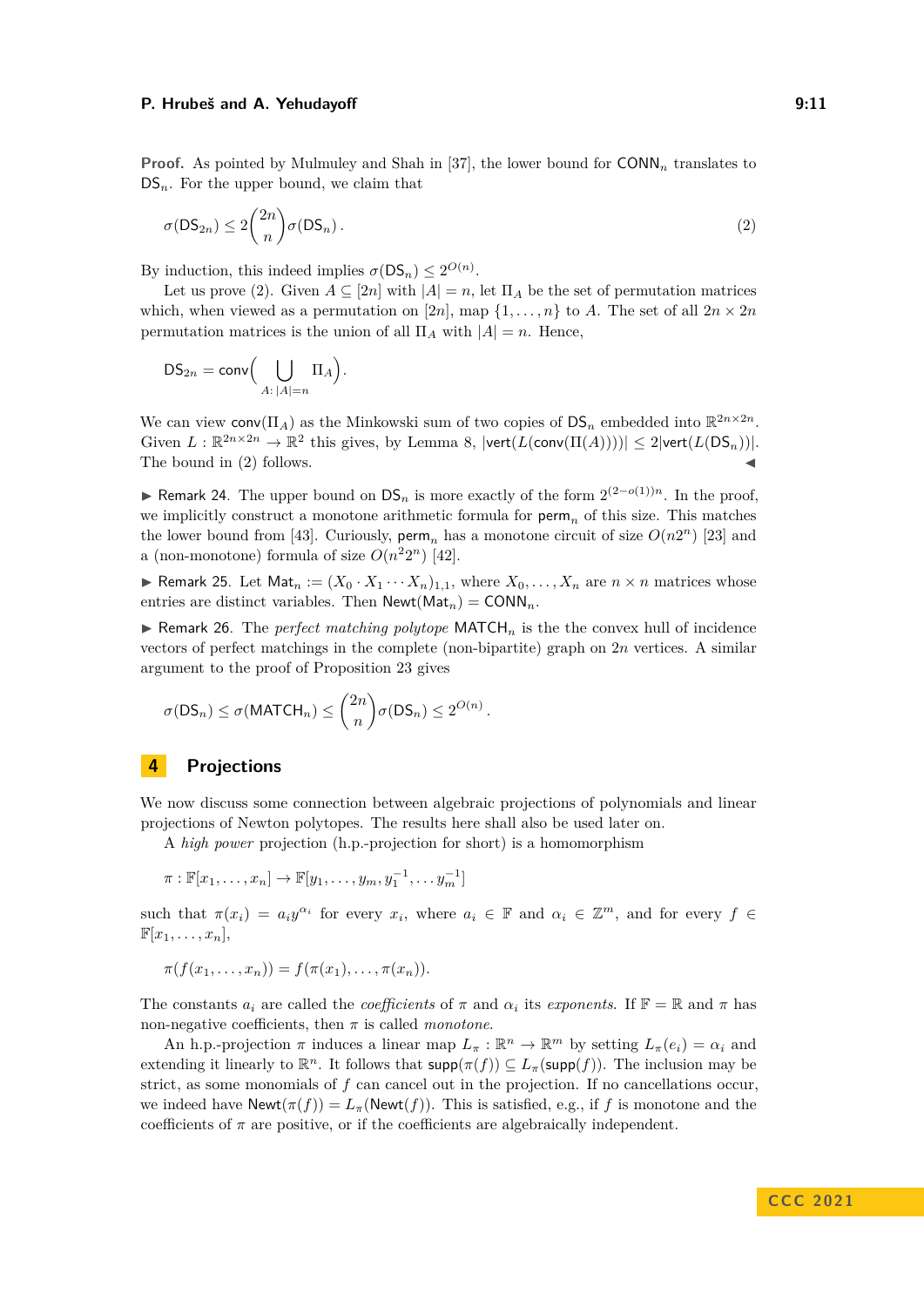#### **9:12 Shadows of Newton Polytopes**

In the other direction, take  $L : \mathbb{R}^n \to \mathbb{R}^m$  a linear map defined by  $m \times n$  matrix with integer coefficients. Consider a h.p.-projection  $\pi_L$  of the form  $\pi(x_i) = a_i x_i^{L(e_i)}$ . If we choose the coefficients  $a_i$  to be sufficiently independent, we again obtain  $L(\text{Newt}(f)) = \text{Newt}(\pi_L(f)).$ 

The following we do not really need, but it puts things into perspective. A similar fact has been noted by Grochow [\[20\]](#page-21-18).

▶ **Proposition 27.** *Let f be a monotone polynomial. Assume that a Laurent polynomial g is a monotone h.p.-projection of f. Then* Newt(*g*) *is a linear projection of some face of*  $\text{Newt}(f)$ *. Hence*  $\sigma(\text{Newt}(q)) \leq 2\sigma(\text{Newt}(f))$ *.* 

**Proof.** Assume  $g = \pi(f)$  with  $\pi$  an h.p.-projection. Let  $A \subseteq [n]$  be the set of  $i \in [n]$ with  $a_i = 0$ . Let  $f^*$  be the polynomial obtained by substituting 0 for  $x_i$  for every  $i \in A$ . The polytope  $\textsf{Newt}(f^*)$  is a face of  $\textsf{Newt}(f)$ . Indeed, since f has non-negative exponents, Newt( $f^*$ ) = Newt( $f$ ) ∩ *H* where *H* is the hyperplane defined by  $\sum_{i \in A} z_i = 0$ , and Newt( $f$ ) lies in the halfspace  $\sum_{i \in A} z_i \geq 0$ .

We can now write  $\pi(f) = \pi^*(f^*)$  where  $\pi^*$  has positive coefficients. This means that supp $(\pi(f)) = L_{\pi^*}(\text{supp}(f^*))$  and hence  $\text{Newt}(\pi(f)) = L_{\pi^*}(\text{Newt}(f^*))$ . The bound on  $\sigma$ follows from Lemma  $10$ 

The following we do need:

<span id="page-11-0"></span> $\blacktriangleright$  **Lemma 28.** Let *f* be a polynomial over an infinite field  $\mathbb{F}$ *. Assume that*  $\sigma(\text{Newt}(f)) = k$ *. Then there exists a bivariate Laurent polynomial*  $g \in \mathbb{F}(y_1, y_2, y_1^{-1}, y_2^{-1})$  *which is an h.p.projection of f so that* Newt(*g*) *has k vertices. Moreover, if f is a homogeneous polynomial then g is a polynomial.* If  $\mathbb{F} = \mathbb{R}$ , *then the coefficients in the projection can be assumed positive.*

**Proof.** Let  $L(z) = Az$  with  $A \in \mathbb{R}^{2 \times n}$  be a linear map so that

 $|\text{vert}(L(\text{Newt}(f)))|=k.$ 

We can assume that the entries of *A* are rational, because a small perturbation of *A* cannot decrease  $|\text{vert}(L(\text{Newt}(f)))|$ . Now, we can assume that the entries of *A* are integers, because we can multiply *A* by a suitable integer.

Moreover, when f is homogeneous of degree d, increasing all entries of A by  $\lambda$  corresponds to shifting  $L(\text{Newt}(f))$  by  $(\lambda d, \lambda d)$ , which does not change the number of vertices. Hence, in this case, *A* can be taken with non-negative integer entries.

Let us now consider a h.p.-projection  $\pi$  with  $\pi(x_i) = a_i y^{L(e_i)}$ . It follows that  $\text{supp}(\pi(f)) \subseteq$  $L(\text{supp}(f))$ . Now, we claim that we can choose the coefficients  $a_i$  so that equality holds. This can be seen as follows. Given  $\alpha \in \text{supp}(f)$ , the coefficient of  $y^{L(\alpha)}$  in  $\pi(f)$  is a non-zero polynomial  $h_\alpha$  in the coefficients of  $\pi$ . Hence, if F is infinite, there exist non-zero coefficients for which  $h_\alpha$  is non zero for every  $\alpha \in \text{supp}(f)$ . If  $\mathbb{F} = \mathbb{R}$ , they can be taken positive.

▶ Remark 29. We emphasize the difference between linear projections of polytopes and algebraic projections of polynomials. Since the permanent polynomial is VNP-complete, Clique<sub>n</sub> from Remark [21](#page-9-3) is a projection (in the common sense) of  $\text{perm}_m$  with m polynomial in *n*. However,  $\mathsf{Newt}(\mathsf{Clique}_n)$  is not a linear projection of  $\mathsf{Newt}(\mathsf{perm}_m)$ , neither of any of its faces, unless *m* is exponentially large [\[20\]](#page-21-18). The idea is that  $DS_m$  has  $O(m^2)$  facets whereas Newt(Clique*n*) is not a projection of any polytope with few facets. It follows that Clique*<sup>n</sup>* is not a monotone projection of perm*m*.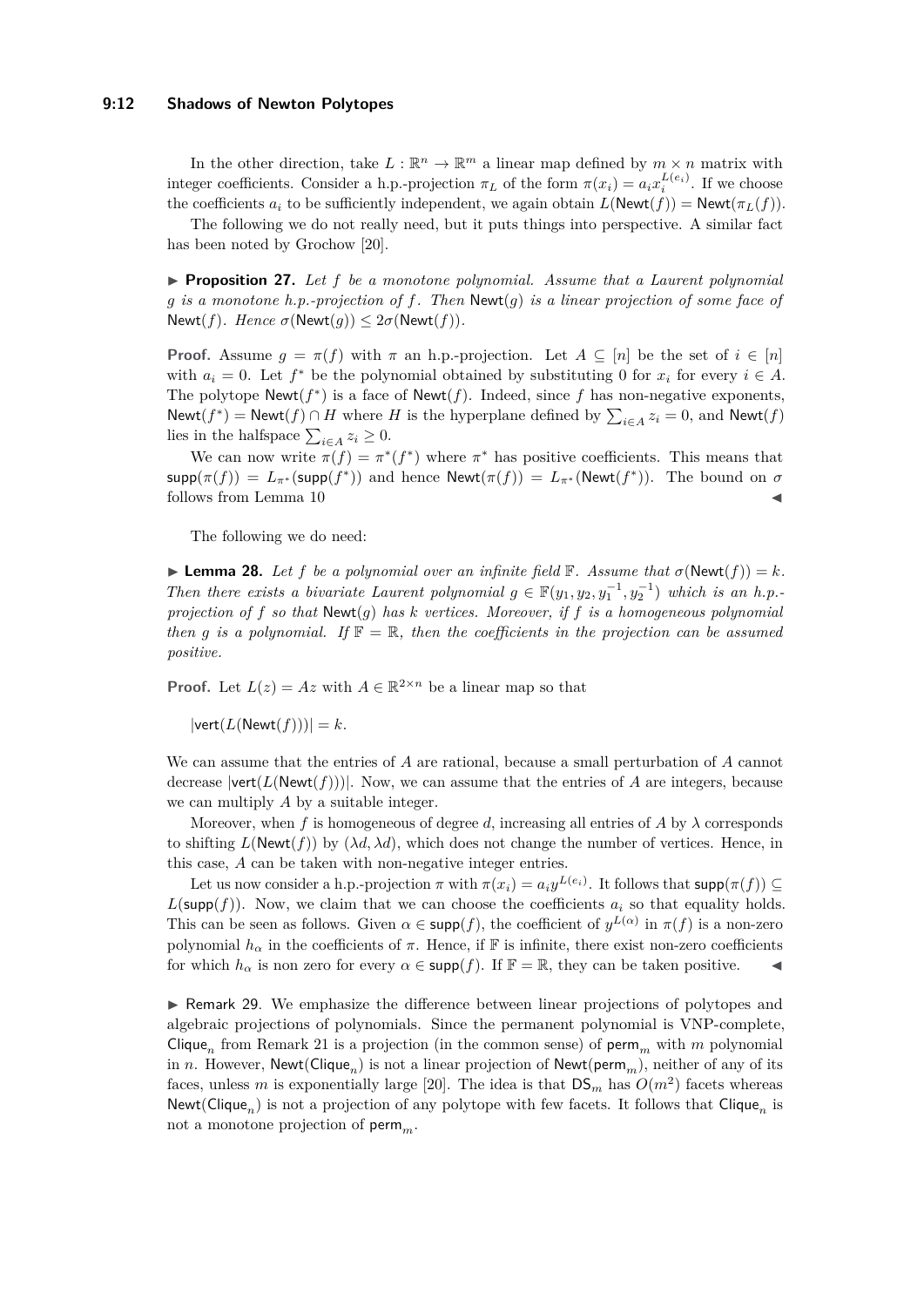# <span id="page-12-0"></span>**5 Monotone computation**

As the standard model of computation of polynomials we take the *arithmetic circuit* model. It is a (finite) directed acyclic graph whose every node has in-degree zero or two. Nodes of in-degree zero (input nodes) are labelled with a constant or a variable. Nodes of in-degree two are labelled with operations  $+$  or  $\times$ . Every node of the circuit computes a polynomial in F in the natural way. As the *size* of the circuit, we take the number of nodes. A circuit is called a *formula* if its underlying graph is a tree. For more background and motivation, see [\[44\]](#page-22-10) and references within.

Our focus is mainly on monotone computation. A polynomial over R is *monotone* if all of its coefficients are non-negative. Similarly, a *monotone arithmetic circuit* can use only non-negative constants.

### <span id="page-12-2"></span>**5.1 Optimization problems**

We start with a somewhat surprising connection between monotone computation and Newton polytopes. A monotone circuit over R computing *f* can be interpreted as a computation over the semi-ring  $M = (\mathbb{R} \cup {\infty}, \min, +, \infty, 0)$ . That is, replace "+" by "min", replace "×" by "+", replace "0" by "∞", and replace every positive constant "*a*" by "0". A circuit with operations from *M* has also been called a *tropical* circuit [\[24\]](#page-21-19). The resulting circuit computes the function  $f^* : \mathbb{R}^n \to \mathbb{R}$  which turns out to be precisely

 $f^*(w) = \min_{x \in \text{Newt}(f)} \langle x, w \rangle$ .

For example, any monotone circuit for the permanent polynomial can also be viewed as a tropical circuit for the minimum weight perfect matching in a bipartite graph. Computations over general semi-rings have been considered in [\[23,](#page-21-3) [24\]](#page-21-19), where the reader can find more details.

### **5.2 Shadows and monotone computations**

We explore some connections between the structure of the Newton polytope of *f* and monotone arithmetic computations. We prove that shadow complexity allows to prove lower bounds on monotone complexity (Theorems [1](#page-1-2) and [2\)](#page-1-1). We also show that in general Theorem [1](#page-1-2) does not hold for circuits instead of formulas and so the assumption of transparency in Theorem [2](#page-1-1) cannot be removed.

<span id="page-12-1"></span> $\triangleright$  **Theorem 30.** For every *n*, there exists a monotone bivariate polynomial  $f_n$  such that  $f_n$ *has a monotone arithmetic circuit of size*  $O(n)$  *and* **Newt**(*f*) *has*  $2^n$  *vertices.* 

Theorem [30](#page-12-1) is proved in Section [8.](#page-18-1) The construction is reminiscent of that in [\[3\]](#page-20-4) of a univariate polynomial with circuit of size *s* and  $2^{\Omega(s)}$  real roots (cf. Chapter 12 of [\[6\]](#page-20-5)). A weaker bound can also be deduced as follows:

▶ Remark 31. Recall the polynomial  $Mat_n$  from Remark [25.](#page-10-1) Then  $Mat_n$  has a monotone circuit of size  $O(n^4)$  whereas  $\sigma(\text{Newt}(\text{Mat}_n)) = 2^{\Omega(\log^2 n)}$ .

▶ Remark 32. When a monotone arithmetic formula is interpreted as a tropical formula (cf. Section [5.1\)](#page-12-2), it becomes an instance of parallel computation in the PRAM model without bit operations of Mulmuley [\[36\]](#page-22-2). Hence Theorem [1](#page-1-2) can be seen as special case<sup>[3](#page-12-3)</sup> of Theorem 3.3 from [\[36\]](#page-22-2).

<span id="page-12-3"></span><sup>&</sup>lt;sup>3</sup> This is not a "black box" reduction. Mulmuley's result has an additional parameter representing bit size of the input, whereas we have no such thing.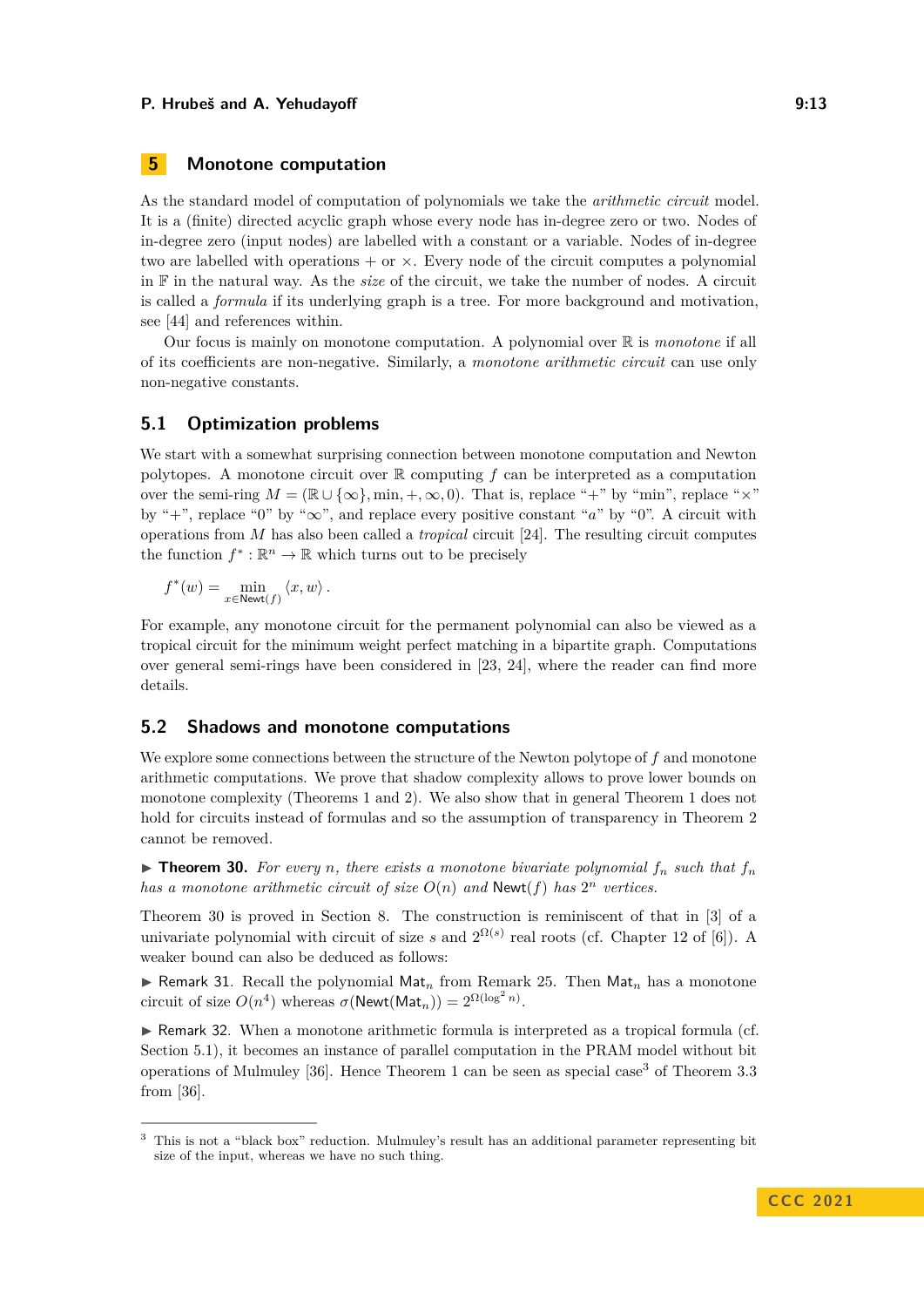#### **9:14 Shadows of Newton Polytopes**

### **5.3 Monotone formulas**

Here we show that shadow complexity allows to lower bound monotone formula complexity.

A *high powered* circuit (h.p.-circuit for short) is an arithmetic circuit in which every input node is labelled by a term  $ax_1^{k_1} \cdots x_n^{k_n}$  with  $a \in \mathbb{F}$  and  $k_1, \ldots, k_n \in \mathbb{Z}$ . The size of the circuit is the number of its nodes.

In other words, we have given the circuit a power to compute every term  $ax^{\alpha}$  at a unit cost. This is especially important in the case of h.p.-formula. An arithmetic formula of size *s* can compute a polynomial of degree at most *s*, whereas there is no such restriction in an h.p.-formula. Furthermore, we have allowed the variables to have negative exponents and hence an h.p.-circuit computes a Laurent polynomial instead of a polynomial. But this is only a cosmetic detail.

<span id="page-13-2"></span> $\triangleright$  **Theorem 33.** Let f be a monotone bivariate Laurent polynomial such that Newt(f) has k *vertices. Then every monotone h.p.-formula computing f has at least k leaves.*

**Proof.** Straightforward induction using Lemma [11](#page-6-2) and [8.](#page-5-1)

We can now prove that every monotone formula computing f contains at least  $\sigma(\text{Newt}(f))$ leaves.

**Proof of Theorem [1.](#page-1-2)** By Lemma [28](#page-11-0) there exists a bivariate q which is a monotone h.p. projection of f so that  $\text{Newt}(q)$  has k vertices. The projection also transforms a monotone formula for  $f$  to a monotone h.p.-formula for  $g$ .

### <span id="page-13-0"></span>**5.4 Lower bounds from extension complexity**

As mentioned in Section [1.2,](#page-3-0) one can obtain monotone formula lower bounds also from extensions complexity of Newton polytopes. The main ingredient is the following lemma.

▶ **Lemma 34.** *For polytopes*  $P, Q \subseteq \mathbb{R}^n$  *we have* 

 $\operatorname{xc}(P+Q) \leq \operatorname{xc}(P) + \operatorname{xc}(Q)$  *and*  $\operatorname{xc}(P \sqcup Q) \leq \operatorname{xc}(P) + \operatorname{xc}(Q) + 2$ .

**Proof.** The first inequality is rather obvious. The second follows from a theorem of Balas [\[2\]](#page-20-3), see also  $[10]$ .

The lower bound is now proved by a straightforward induction.

▶ **Theorem 35.** Assume that f has a monotone formula of size *s*. Then  $\operatorname{xc}(\text{Newt}(f)) \leq O(s)$ .

<span id="page-13-3"></span>▶ Remark 36. The Pfaffian  $Pf_n$  is the polynomial so that  $Pf_n^2 = det(X)$ , where *X* is the  $2n \times 2n$  antisymmetric matrix with  $X_{i,i} = 0$  and  $X_{i,j} = -X_{j,i} = x_{i,j}$  if  $i < j$ . The Pfaffian has an arithmetic circuit of size polynomial in *n*, and a formula of size  $2^{O(\log^2 n)}$ ; see [\[45\]](#page-22-0). The Newton polytope  $\mathsf{Newt}(\mathsf{Pf}_n)$  is the perfect matching polytope  $\mathsf{MATCH}_n$ , as described in Remark [26.](#page-10-2) By a result of Rothvoss [\[41\]](#page-22-11), MATCH<sub>n</sub> has extension complexity  $2^{\Omega(n)}$ .

# **5.5 Monotone circuits**

We move to proving the circuit lower bound stated in Theorem [2.](#page-1-1) We first observe that Minkowski sum typically can not avoid convex independence.

<span id="page-13-1"></span>▶ **Lemma 37.** Let  $A, B \subseteq \mathbb{R}^2$  be non-empty sets such that  $A + B$  is a convexly independent *set with*  $|A| \geq |B|$ *. Then either*  $|A| \leq 2$  *or*  $|B| \leq 1$ *.*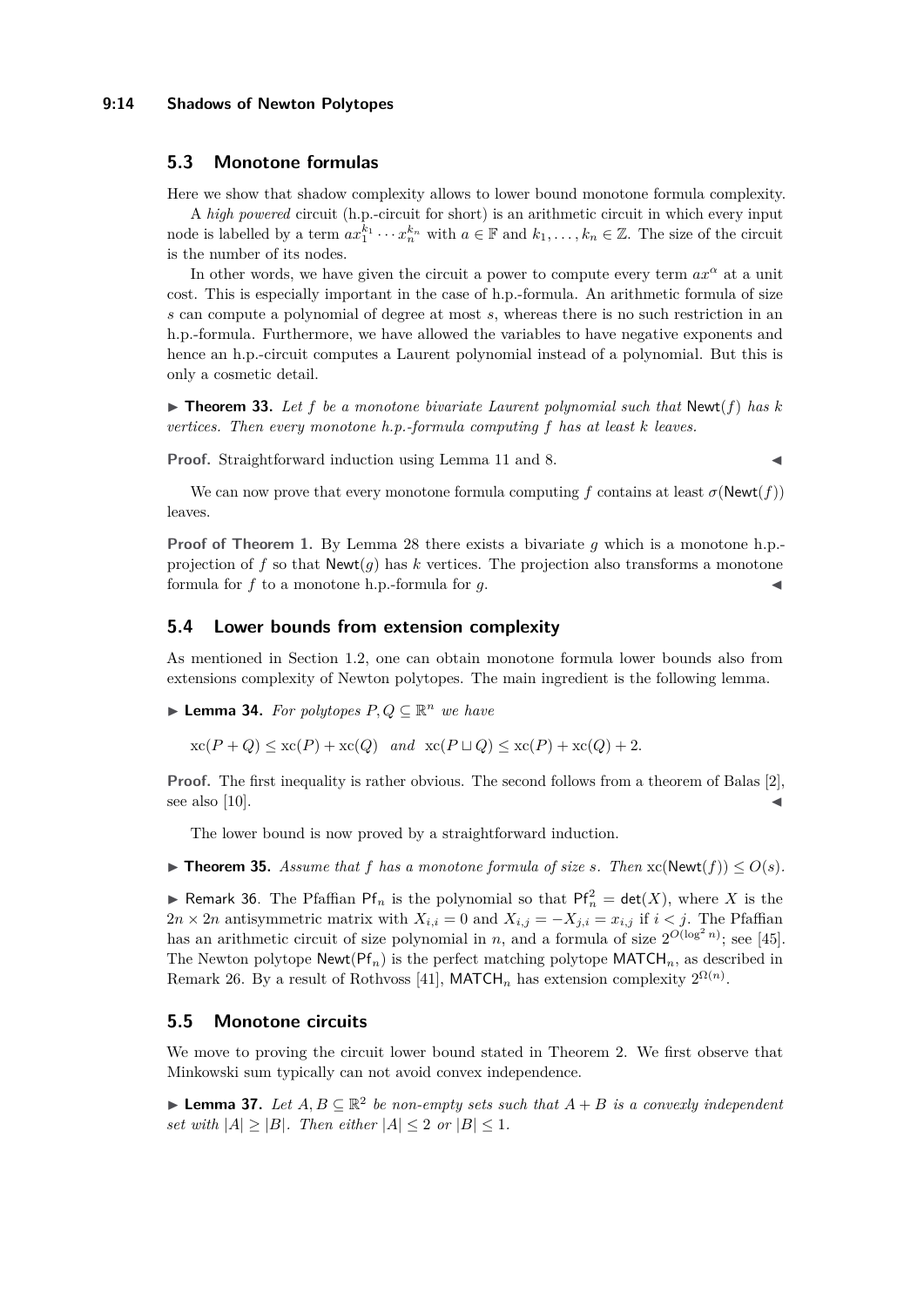**Proof.** For the sake of contradiction, assume that  $A + B$  is convexly independent,  $|A| > 3$ and  $|B| \ge 2$ . By Lemma [8,](#page-5-1) the convex hull of  $A + B$  has at most  $|A| + |B|$  vertices. By the size assumption, there exist  $a_1 \neq a_2 \in A$  and  $b_1 \neq b_2 \in B$  with  $a_1 + b_1 = a_2 + b_2$ . The point  $a_1 + b_1$  is the average of  $a_1 + b_2$  and  $a_2 + b_1$  and it is distinct from them, a contradiction.  $\blacktriangleleft$ 

<span id="page-14-0"></span> $\triangleright$  **Theorem 38.** Let f be a monotone bivariate Laurent polynomial such that supp(f) is *convexly independent and*  $|\text{supp}(f)| = k$ *. Then f* requires monotone h.p.-circuit with  $k/4$ *gates.*

Theorem [38](#page-14-0) implies Theorem [2](#page-1-1) via Lemma [28.](#page-11-0)

**Proof.** The lower bound is proved using the following "progress" measure. Given  $A \subseteq \mathbb{R}^2$ and  $\epsilon \in \{0,1\}$ , let  $A^{\epsilon} := A$  if  $\epsilon = 1$  and  $A^{\epsilon} := \emptyset$  if  $\epsilon = 0$ . Given  $v \in \mathbb{R}^2$ , let  $v + A := \{v\} + A$ . Let A be a finite set of finite subsets of  $\mathbb{R}^2$ . For functions  $\epsilon : \mathcal{A} \to \{0,1\}$  and  $v : \mathcal{A} \to \mathbb{R}^2$ , let

$$
\mathcal{A}_{\epsilon,v} = \bigcup_{A \in \mathcal{A}} (v(A) + A)^{\epsilon(A)}.
$$

Let

 $\mu(\mathcal{A}) = \max_{\epsilon,v} \{|\mathcal{A}_{\epsilon,v}| : \mathcal{A}_{\epsilon,v} \text{ is convexly independent}\}.$ 

▷ Claim. Let A′ = A ∪ {*B*} and *A*1*, A*<sup>2</sup> ∈ A. Then

<span id="page-14-1"></span>
$$
\mu(\mathcal{A}') \le \mu(\mathcal{A}) + |B| \,,\tag{3}
$$

$$
\mu(\mathcal{A}') \le \mu(\mathcal{A}) + 2, \text{ if } B = u + A_1 \text{ for some } u \in \mathbb{R}^2,
$$
\n
$$
(4)
$$

<span id="page-14-4"></span><span id="page-14-3"></span><span id="page-14-2"></span>
$$
\mu(\mathcal{A}') \le \mu(\mathcal{A}) + 4, \text{ if } B = A_1 \cup A_2,
$$
\n<sup>(5)</sup>

$$
\mu(\mathcal{A}') \le \mu(A) + 4, \text{ if } B = A_1 + A_2. \tag{6}
$$

Proof of Claim. Inequality [\(3\)](#page-14-1) is straightforward.

To prove [\(4\)](#page-14-2), suppose that  $\epsilon, v$  are such that  $\mathcal{A}'_{\epsilon,v}$  is convexly independent. Suppose  $\epsilon(A_1) = \epsilon(B) = 1$  and  $v(A_1) + A_1 \neq v(B) + B$ ; otherwise we have  $|\mathcal{A}'_{\epsilon,v}| \leq \mu(\mathcal{A})$ . Then  $(v(A_1) + A_1) \cup (v(B) + B) = \{v(A_1), v(B) + u\} + A_1$  is convexly independent. Since  $|\{v(A_1), v(B) + u\}| = 2$ , by Lemma [37,](#page-13-1)  $A_1$  has size at most 2. This means  $\mu(\mathcal{A}') \leq \mu(\mathcal{A}) + 2$ by [\(3\)](#page-14-1).

For [\(5\)](#page-14-3), observe that  $\mu(A') \leq \mu(A \cup \{u_1 + A_1, u_2 + A_2\})$  whenever  $u_1, u_2 \neq 0$  are distinct and apply [\(4\)](#page-14-2) twice.

Finally, we prove [\(6\)](#page-14-4). If  $B = A_1 + A_2$  is not convexly dependent, it contributes nothing to  $\mu$ . Assume that *B* is convexly independent and  $|A_1| \geq |A_2| > 0$ . By Lemma [37,](#page-13-1) either  $|A_1 + A_2| \leq 4$  or  $|A_2| = 1$ . In the former case,  $\mu(A') \leq \mu(A) + 4$  by [\(3\)](#page-14-1). In the latter,  $A_2 = \{u\}$  for some *u* and  $\mathcal{A}' = \mathcal{A} \cup \{u + A_1\}$  and we can apply [\(4\)](#page-14-2).

Let us call a h.p.-circuit *transparent*, if every gate in the circuit computes a polynomial with convexly independent support. Given a circuit  $\Psi$  and a node *u*, let supp $(u)$  be the support of the Laurent polynomial computed by *u*. Let  $\mathcal{A}_{\Psi}$  be the set  $\{\text{supp}(u): u \in \Psi\}$ .

Using the Claim, we can show that whenever a transparent and monotone Ψ has *s* gates then  $\mu(\mathcal{A}_{\Psi}) \leq 4s$ . The proof is by induction. The induction base  $s = 1$  trivially holds. It remains to verify the induction step. Let  $u$  be an output gate of  $\Psi$ . If  $u$  is also an input gate, apply [\(3\)](#page-14-1). If  $u = u_1 + u_2$  then  $\text{supp}(u) = \text{supp}(u_1) \cup \text{supp}(u_2)$  and [\(5\)](#page-14-3) completes the proof. If  $u = u_1 \times u_2$  then  $\text{supp}(u) = \text{supp}(u_1) + \text{supp}(u_2)$  and [\(6\)](#page-14-4) completes the proof.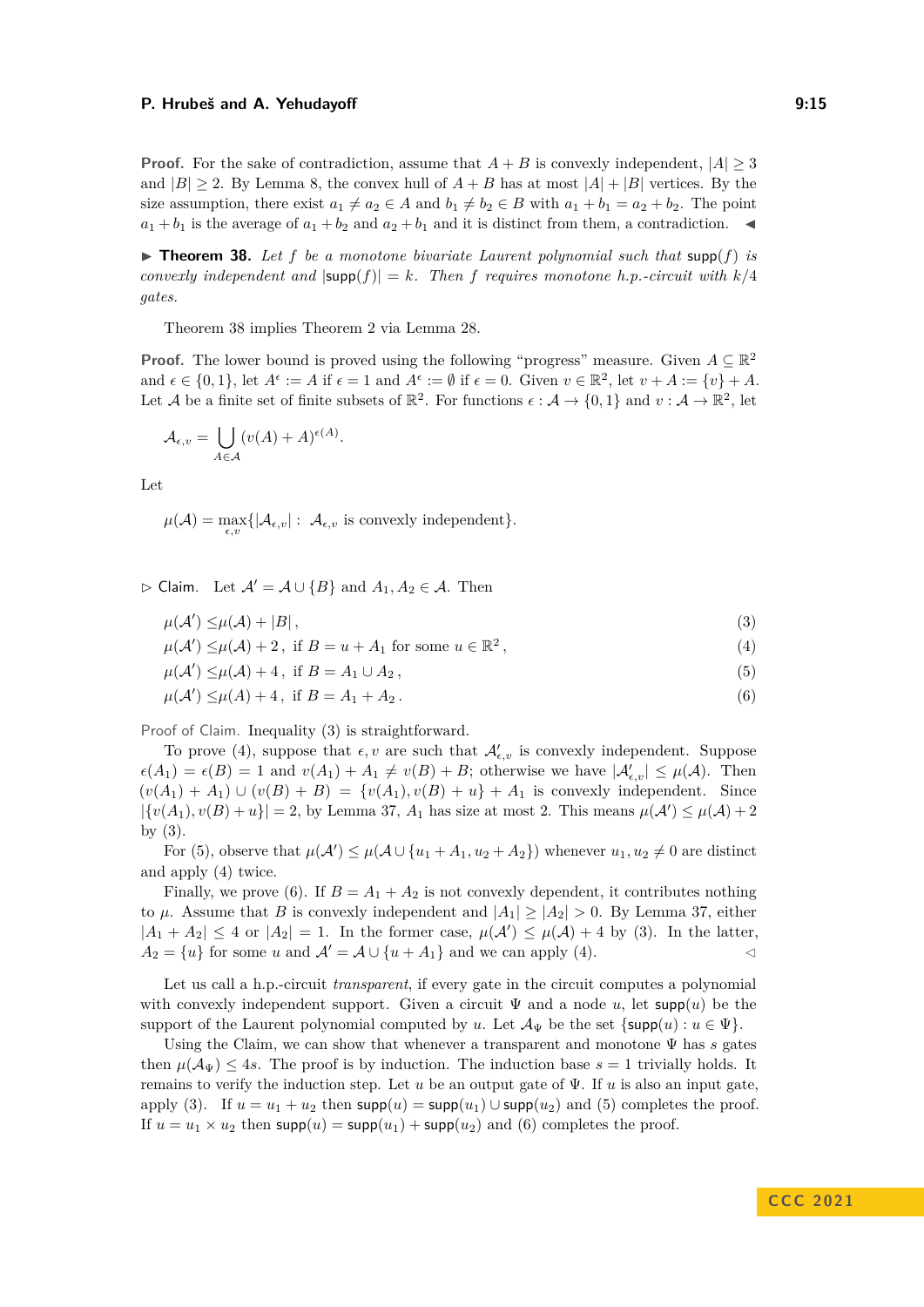#### **9:16 Shadows of Newton Polytopes**

Finally, consider a monotone circuit Ψ for *f* of minimal size *s*. No gate in the circuit computes the zero polynomial (unless *f* itself the zero polynomial). The circuit is transparent because a monotone computation does not cancel monomials unless multiplying by zero, and because  $+$ ,  $\times$  can not "undo" convex dependence. This means that  $\mu(\mathcal{A}_{\Psi}) \leq 4s$ . On the other hand, since  $\text{supp}(f)$  consists of *k* convexly independent points, we have  $\mu(\mathcal{A}_{\Psi})$  >  $|\textsf{supp}(f)| = k$ .

Other illustrative consequences are the following:

▶ **Corollary 39.**  $\sum_{k=0}^{n} x^k y^{k^2}$  requires monotone h.p.-arithmetic circuit of size  $\Omega(n)$ .

Recall the Clique<sub>n</sub> polynomial from Remark [21](#page-9-3) and the polytope  $ART_n$  from Remark [20.](#page-9-2) Let  $Art_n$  be the unique polynomial with zero-one coefficients so that  $Next(n) = ART_n$ .

<span id="page-15-0"></span>▶ **Corollary 40.** *Both* Clique<sub>n</sub> and Art<sub>n</sub> require monotone arithmetic circuits of size  $Ω(2<sup>n</sup>)$ *.* 

**Proof.** Proposition [19](#page-9-4) and Remark [20](#page-9-2) show that  $\text{Clique}_n$  and  $\text{Art}_n$  are transparent with shadow complexity  $2^n$ .  $n$ .

### **5.6 Generalizations**

The results of this section can be strengthened in several ways. First, one could extend the notion of monotone computation to any field. A monotone circuit would be such that for every sum gate  $f_1 + f_2$ , no monomial can vanish<sup>[4](#page-15-1)</sup>:  $\mathsf{supp}(f_1 + f_2) = \mathsf{supp}(f_1) \cup \mathsf{supp}(f_2)$ . Then Theorem [1](#page-1-2) goes through.

Second, one may consider circuits with high-power gates. This would be an arithmetic circuit which, apart from the  $+$ ,  $\times$  gates, can use also unary gates of the form ( $\cdot$ )<sup>k</sup> which raises its input to a power of  $k \in \mathbb{N}$ . A similar notion has appeared in the context of additive complexity of a polynomial and counting real roots of univariate polynomials (see Section 12.3 of [\[6\]](#page-20-5) and references within). Our lower bounds hold also in this setting. This is because Newt( $f^k$ ) with  $k > 0$  is merely a scaling of Newt( $f$ ).

Finally, our results extend to other semi-rings as well. For definitions of polynomials over semi-rings and their computations see, e.g., [\[23,](#page-21-3) [24\]](#page-21-19). Let  $\mathbb{B} = (\{0, 1\}, \vee, \wedge, 0, 1)$  be the Boolean semi-ring.

▶ **Proposition 41.** *Theorems [1](#page-1-2) and [2](#page-1-1) hold also over* B*.*

**Proof.** Given a circuit over  $\mathbb{B}$  computing f, we can interpret it as a computation over  $\mathbb{R}$  by replacing ∧ by × and replacing ∨ by +. The circuit then computes a polynomial *f* <sup>∗</sup> over R with  $\text{supp}(f^*) = \text{supp}(f)$ . Since the two theorems take into account only  $\text{supp}(f^*)$ , they hold over  $\mathbb B$  as well.

### **6 Divisions**

The model of monotone circuits can be extended to include *division gates*. We may allow the circuit to use an extra gate computing  $f/g$ . A monotone circuit with divisions can compute a non-monotone polynomial; e.g.,  $x^2 - x + 1 = \frac{x^3 + 1}{x + 1}$ .

Monotone circuits with divisions were extensively studied by Fomin et al. [\[14\]](#page-21-17). They proved, among other nice things, a separation between monotone circuits and monotone circuits with division. The *Spanning Tree* polynomial (see Section [3.3\)](#page-8-1) has a polynomial size

<span id="page-15-1"></span><sup>&</sup>lt;sup>4</sup> Monomials can however vanish on a product as in  $(x + y)(x - y) = x^2 - y^2$ .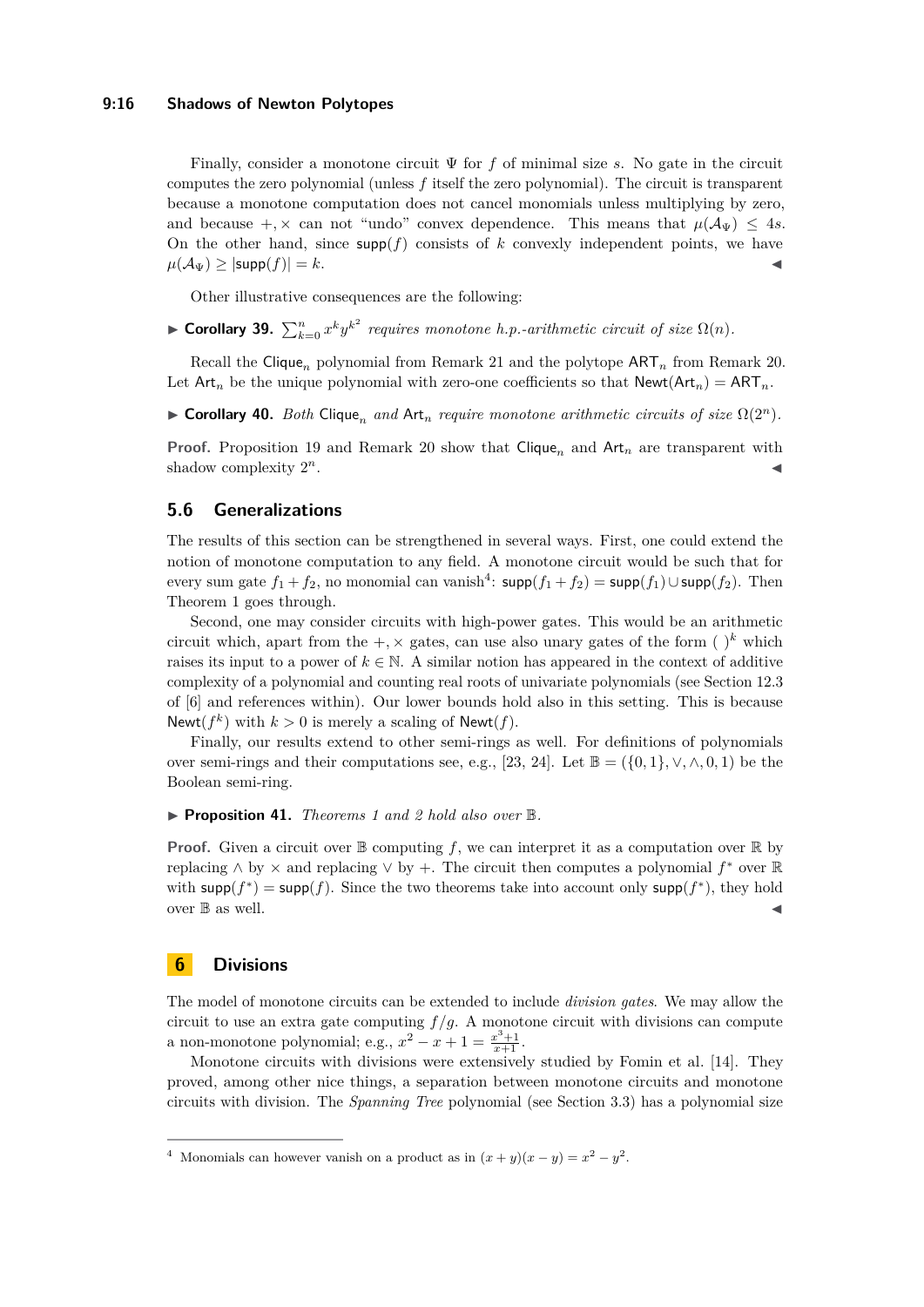#### **P. Hrubeš and A. Yehudayoff 3:28 and A. Strategies 2:37**

monotone circuit with divisions but requires an exponential size monotone circuit by [\[23\]](#page-21-3). This is in sharp contrast with the result of Strassen that division gates cannot help in the general arithmetic setting<sup>[5](#page-16-0)</sup>.

Super-polynomial lower bounds on monotone circuits with division computing a *monotone* polynomial *f* are not known. In [\[14\]](#page-21-17), strong lower bounds were given for a non-monotone *f*. The non-monotonicity, however, is more than a subtlety. Their proof hinges on the fact that  $(x-1)^2 + 2^{-2^{n+1}}$  can be written as  $f/g$  with  $f, g$  monotone, whereas they require degrees  $2^{2^n}$ .

This question can be phrased more generally. If *f* can be computed by a monotone circuit with divisions of size *s* then we can find non-zero *h* and *g* with monotone circuit size  $O(s)$ such that  $fh = g$ . In other words,  $f$  divides  $g$ .

<span id="page-16-1"></span> $\triangleright$  **Problem 2.** *Find an explicit monotone*  $f_n$  *(with polynomially many variables and of a polynomial degree) such that g requires superpolynomial monotone circuit whenever*  $g \neq 0$ *and f<sup>n</sup> divides g.*

A seminal result of Kaltofen [\[25\]](#page-21-21), see also [\[5\]](#page-20-6), states the following: if *f* of degree *d* can be computed by a circuit of size *s*, we can compute each factor of *f* by a (non-monotone) circuit of size polynomial in *s* and *d*. We believe that in fact *d* can be replaced by the degree of the factor. This means that in the non-monotone setting, Problem [2](#page-16-1) is equivalent to proving lower bound on *fn*.

Shadow complexity gives a partial solution to Problem [2.](#page-16-1)

<span id="page-16-3"></span> $\triangleright$  **Theorem 42.** Let f be a (not necessarily monotone) real polynomial such that  $\sigma(\text{Newt}(f)) =$ *k.* Assume that  $q \neq 0$  is a monotone polynomial such that f divides q. Then every monotone *formula computing g contains at least k leaves.*

**Proof.** Lemma [12](#page-6-3) gives  $\sigma(\text{Newt}(g)) \geq \sigma(\text{Newt}(f))$ , and we can apply Theorem [1.](#page-1-2)

Shadow complexity also provides lower bounds on monotone *circuit* complexity provided the degree is not too large. This is another partial solution to Problem [2.](#page-16-1)

<span id="page-16-6"></span>**• Proposition 43.** Let f be either Clique<sub>n</sub> or Art<sub>n</sub>. Let  $g \neq 0$  be a monotone polynomial *such that f divides g.*

- <span id="page-16-2"></span>**1.** *g requires monotone formula with* 2 *<sup>n</sup> leaves.*
- <span id="page-16-5"></span>2. If *g* has degree  $d \leq 2^{o(n^{\frac{1}{2}})}$ , then *g* requires monotone circuit of size  $2^{\Omega(n^{\frac{1}{2}})}$ .
- <span id="page-16-4"></span>**3.** *If*  $g = \alpha f$  *with*  $\alpha$  *a monomial of an arbitrary degree, then g requires monotone arithmetic circuit of size*  $\Omega(2^n)$ *.*

**Proof.** [1](#page-16-2) follows from Theorem [42](#page-16-3) and the fact that *f* is transparent (see Proposition [19](#page-9-4) and Remark [20\)](#page-9-2). Similarly,  $\mathsf{Newt}(\alpha f)$  is merely a shift of  $\mathsf{Newt}(f)$  and hence it remains transparent, which gives [3.](#page-16-4)

For [2](#page-16-5) we use a result of Hyafil [\[22\]](#page-21-22): If *g* has a monotone circuit of size *s*, then it has a monotone formula of size  $2^{O(\log s \log d + \log^2 d)}$ . Part [1](#page-16-2) completes the proof.

The degree assumption in [2](#page-16-5) is rather artificial. A monotone circuit with divisions can result in *q* with an exponential degree, as is the case in the circuit from [\[14\]](#page-21-17) computing the spanning tree polynomial. Nevertheless, this yields lower bounds at least for monotone formulas with division.

<span id="page-16-0"></span><sup>&</sup>lt;sup>5</sup> This holds for polynomials of low degree; the spanning tree polynomial indeed has this property.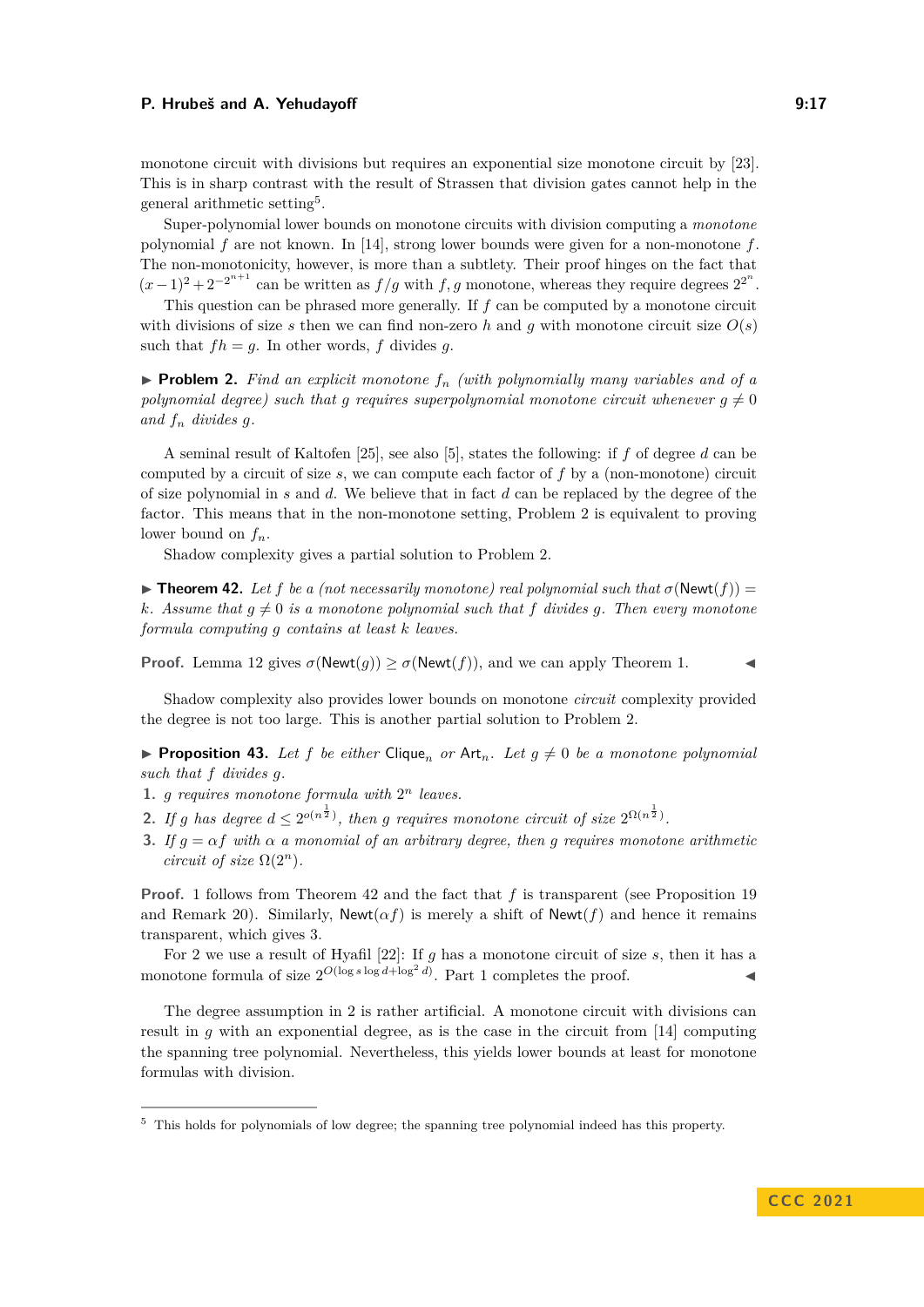#### **9:18 Shadows of Newton Polytopes**

 $\triangleright$  **Theorem 44.** *The polynomials* Clique<sub>n</sub> and Art<sub>n</sub> require monotone formula with division *of size*  $2^{\Omega(n)}$ *.* 

**Proof.** Brent's [\[4\]](#page-20-7) argument that formulas with division can be balanced implies that if *f* has monotone formula with divisions of size *s*, then  $f = g/h$  where both *g* and *h* have monotone formulas of size polynomial in *s*. Proposition [43](#page-16-6) part [1](#page-16-2) completes the proof

 $\blacktriangleright$  Remark 45. Transparency is fragile. If *f* is transparent then  $f^2$  is not necessarily so. In fact, if *f* is monotone then  $f^2$  is *never* transparent unless  $|\textsf{supp}(f)| \leq 1$ . Hence, the techniques from Proposition [43](#page-16-6) do not give anything when  $g = f^m$  and m is exponentially large.

▶ Remark 46. A different partial solution to Problem [2](#page-16-1) can be inferred from monotone *Boolean* lower bounds. Let Clique<sub>k,n</sub> be the polynomial  $\sum_{A} \prod_{i,j \in A} x_{i,j}$ , where *A* ranges over *k*-element subsets of [*n*]. For  $k := \lfloor (n/\log n)^{2/3}/4 \rfloor$ , and for every *m*, the polynomial  $(\text{Clique}_{k,n})^m$  requires a monotone arithmetic circuit of size  $2^{n^{\Omega(1)}}$ .

Indeed, a monotone arithmetic can be interpreted as a monotone Boolean circuit (cf. Section [5.1\)](#page-12-2). Hence, a monotone arithmetic circuit for  $(\text{Clique}_{k,n})^m$  translates to a monotone Boolean circuit deciding whether a graph has a k-clique. This requires an exponential circuit by a result of Alon and Boppana [\[1\]](#page-20-8).

# **7** *τ* **-Conjecture for Newton polygons**

<span id="page-17-0"></span>Koiran et al. made the following conjecture [\[30\]](#page-21-2).

▶ **Conjecture 47** ([\[30\]](#page-21-2)). Let **F** be a field. Let  $f \in \mathbb{F}[x_1, x_2]$  be a bivariate polynomial which *can be written as*

<span id="page-17-1"></span>
$$
f = \sum_{i=1}^{p} \prod_{j=1}^{q} f_{i,j}, \text{ where } |\text{supp}(f_{i,j})| \le r,
$$
 (7)

*then*  $\text{Newt}(f)$  *has at most*  $O((pqr)^c)$  *vertices (for some absolute constant c).* 

The authors of [\[30\]](#page-21-2) have shown that Conjecture [47](#page-17-0) implies  $VP\neq VNP$  over the field in question. The conjecture is related to a similar conjecture by Koiran from [\[28\]](#page-21-23) about the number of real roots of *univariate* polynomials. In [\[21\]](#page-21-24), it was shown that the conjecture from [\[28\]](#page-21-23) in fact implies Conjecture [47.](#page-17-0) Theorem [33](#page-13-2) validates the conjecture in the monotone setting:

 $\triangleright$  Remark 48. Let *f* be as in [\(7\)](#page-17-1) with  $f_{ij}$  monotone. Then Newt(*f*) has at most *pqr* vertices.

The conjecture can be used to upper-bound the shadow complexity.

▶ **Proposition 49.** Let **F** be an infinite field. Assume Conjecture [47](#page-17-0) holds over **F**. Assume that *a polynomial*  $f$  *of degree*  $d$  *has an arithmetic circuit of size*  $s$ *. Then*  $\sigma(\text{Newt}(f)) \leq s^{O(\sqrt{d} \log d)}$ *.* 

**Proof.** First, observe that if Conjecture [47](#page-17-0) is true, it is also true when  $f$  and  $f_{ij}$  in [\(7\)](#page-17-1) are allowed to be Laurent polynomials.

Now, if *f* has a circuit of size *s*, then *f* has a depth-four circuit of size  $s^{O(\sqrt{d}\log d)}$ ; see [\[29\]](#page-21-25) and references within. This means that we can write

$$
f = \sum_{i=1}^p \prod_{j=1}^q f_{i,j}, \text{ where } |\text{supp}(f_{i,j})| \le r,
$$

with  $pqr \leq s^{O(\sqrt{d}\log d)}$ .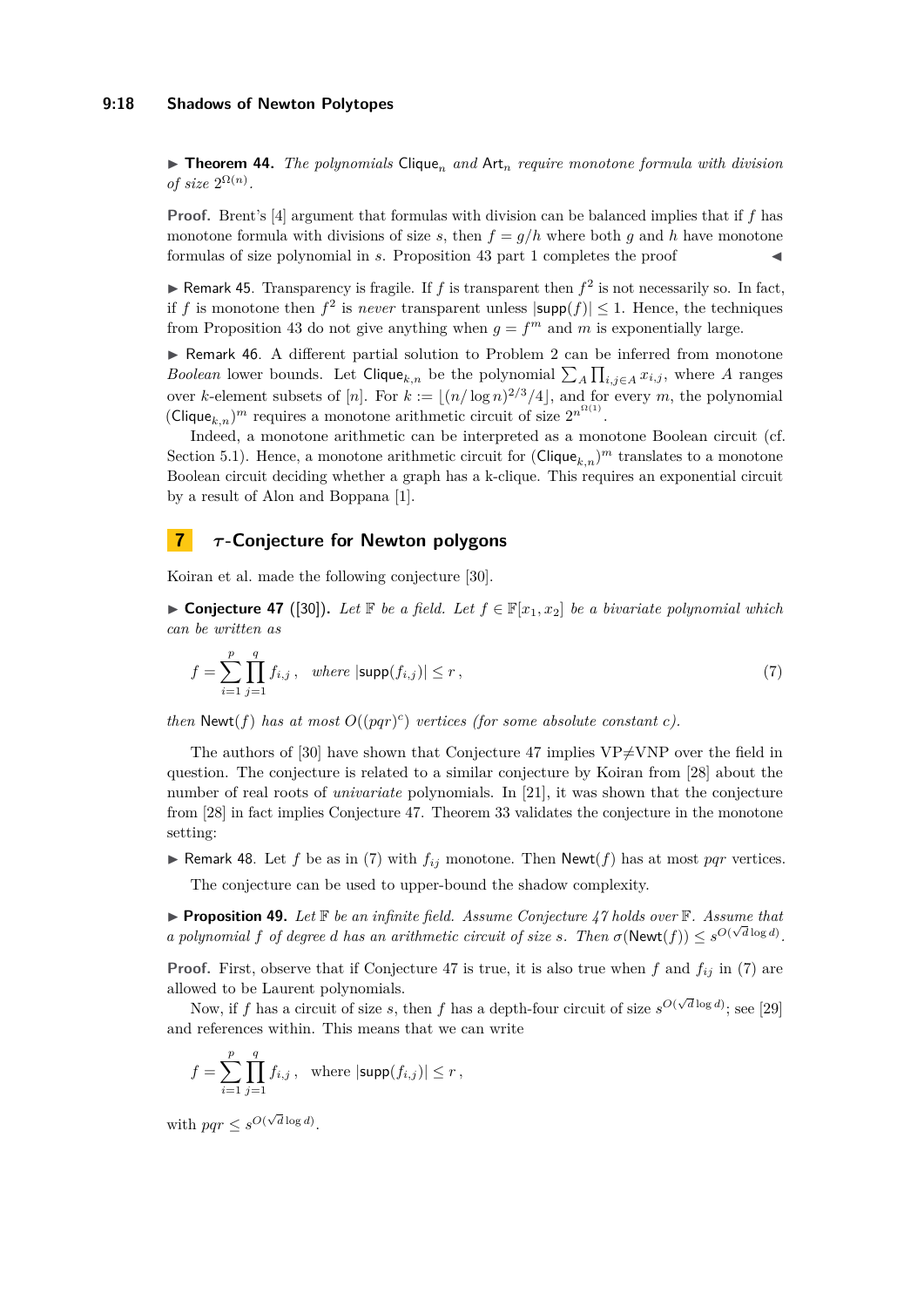Suppose that  $\sigma(\text{Newt}(f)) = k$ . By Lemma [28,](#page-11-0) there is a h.p.-projection  $\pi$  so that the Newton polytope of the bivariate Laurent polynomial  $\pi(f)$  has *k* vertices. Hence  $\pi(f) = \sum_{i=1}^p \prod_{j=1}^q \pi(f_{i,j}).$  Since  $|\textsf{supp}(\pi(f_{i,j}))| \leq r$ , Conjecture [47](#page-17-0) implies  $k \leq O((pqr)^c)$ and hence  $k \leq s^{O(\sqrt{d} \log d)}$ . ◀

This gives quantitative bounds for some specific polytopes, mainly the Birkhoff polytope and the Matching polytope from Remark [26:](#page-10-2)

▶ **Corollary 50.** *Assume that Conjecture* [47](#page-17-0) *holds over* some *infinite field. Then both*  $\sigma$ (DS<sub>*n*</sub>) *and*  $\sigma$ (MATCH<sub>n</sub>) are at most  $2^{O(\sqrt{n}\log^2 n)}$ .

**Proof.**  $DS_n$  is the Newton polytope of the determinant polynomial which has an arithmetic circuit of size  $s = n^{O(1)}$ . For MATCH<sub>n</sub>, the same holds by Remark [36.](#page-13-3)

We do not know whether these conclusions hold or not. Another implication of Conjecture [47](#page-17-0) is that  $\sigma(Q_{k,n}) \leq n^{O(1)}$ , where  $Q_{k,n}$  is the convex hull of vectors in  $\{0,1\}^n$  of Hamming weight *k*. It follows from Proposition [15](#page-7-1) that this is actually true:  $\sigma(Q_{k,n}) \leq n^2$ .

<span id="page-18-0"></span>▶ Remark 51. Results of Gritzman and Sturmfels [\[19\]](#page-21-11) (cf. Section [1.1\)](#page-3-1) imply the following monotone three-dimensional version. Let *f* be as in [\(7\)](#page-17-1), where  $f_{ij} \in \mathbb{R}[x_1, x_2, x_3]$  are monotone. Then  $\mathsf{Newt}(f) \subseteq \mathbb{R}^3$  has at most  $O(p(qr)^2)$  vertices.

### <span id="page-18-1"></span>**8 An easy polynomial with many vertices**

Here we construct a bivariate polynomial with a monotone arithmetic circuit of linear size, but whose Newton polytope has exponentially many vertices. This proves Theorem [30.](#page-12-1)

We use the following notation. Given  $(a, b) \in \mathbb{R}^2$ ,

$$
(a, b) \cdot P := \{ (ax, by) : (x, y) \in P \}.
$$

Given  $a \in \mathbb{R}$ ,

 $aP := (a, a) \cdot P$ .

<span id="page-18-3"></span> $\triangleright$  **Observation 52.** *For a bivariate polynomial*  $f(x, y)$ *,* 

Newt $(f(x^a, y^b)) = (a, b)$ Newt $(f(x, y))$  *and* Newt $(f^a) = a$ Newt $(f)$ .

The building block of the polynomial are the following two polytopes. Let  $P_n$  be the polytope with vertices  $\{(k, k^2) : 0 \leq k \leq n-1\}$ . Let  $Q_n$  be the polytope with vertices  $\{(k, k^2 + k) : 0 \le k \le n - 1\}$ . These polytopes can be constructed inductively as follows.

▶ **Lemma 53.** *For every*  $n \geq 1$ *,* 

<span id="page-18-2"></span>
$$
P_{2n} = (2,4) \cdot P_n \sqcup ((1,1) + (2,4) \cdot Q_n)) \tag{8}
$$

$$
Q_{2n} = (1,2) \cdot (P_n + Q_n) \sqcup \{(2n-1, 2n(2n-1))\}.
$$
\n(9)

**Proof.**

Part [\(8\)](#page-18-2). Let  $0 \leq k \leq 2n - 1$ . If  $k = 2r$  is even then  $r \leq n - 1$  and

 $(k, k^2) = (2, 4)(r, r^2)$ 

with  $(r, r^2)$  a vertex of  $P_n$ . If  $k = 2r + 1$  is odd then  $r \leq n - 1$  and

 $(k, k^2) = (2r + 1, 4r^2 + 4r + 1) = (1, 1) + (2, 4) \cdot (r, r^2 + r)$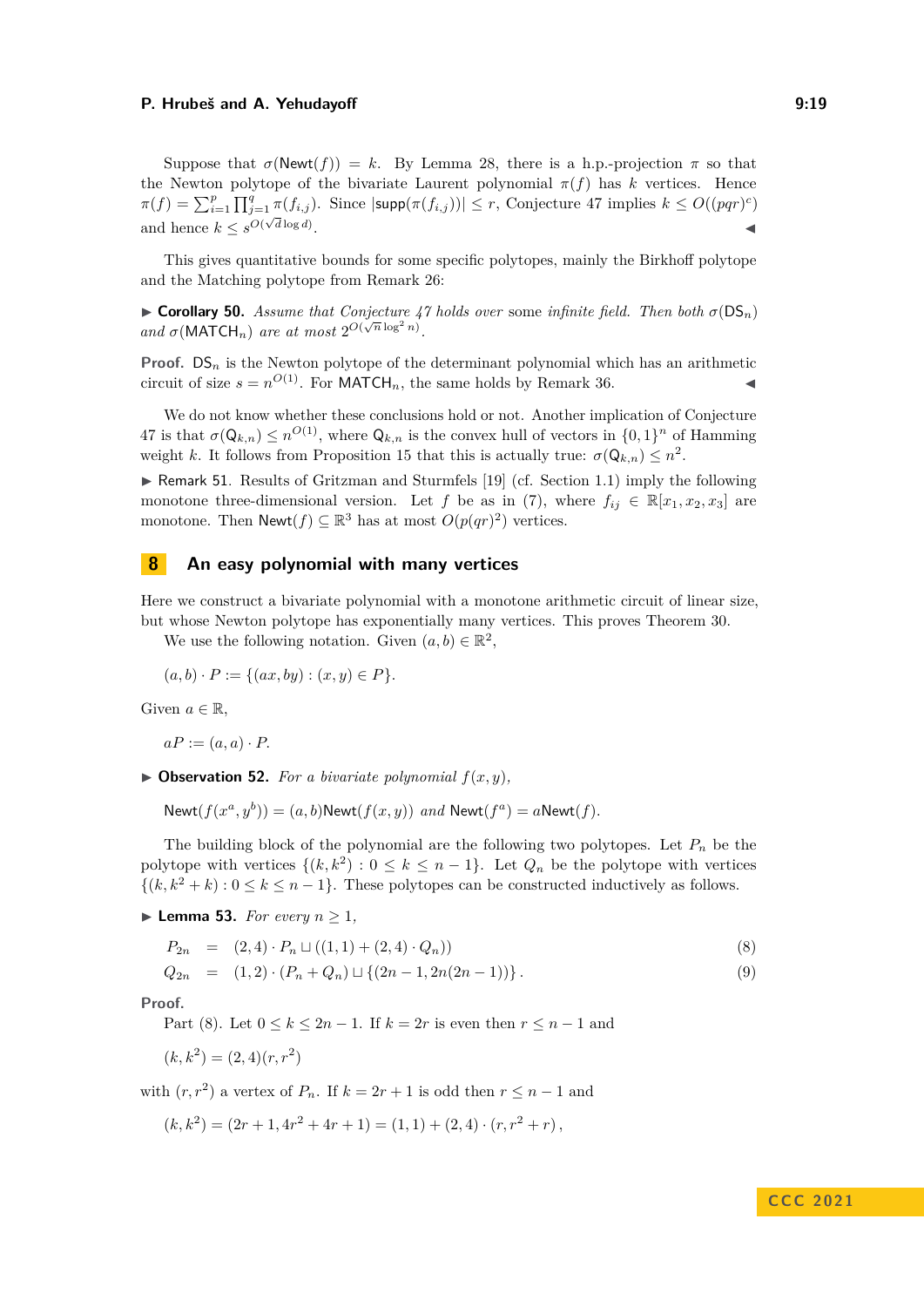### **9:20 Shadows of Newton Polytopes**

where  $(r, r^2 + r)$  is a vertex of  $Q_n$ . This shows the containment  $\subseteq$  in [\(8\)](#page-18-2). The other direction holds since  $P_n \sqcup Q_n$  can have at most 2*n* vertices.

Part [\(9\)](#page-18-2). We first describe the vertices of  $(1, 2)(P_n + Q_n)$ . We claim that

<span id="page-19-0"></span>
$$
\text{vert}((1,2)(P_n+Q_n)) = \{v_0, v_1, \dots, v_{2n-2}, u\},\
$$
  
where  $v_k := (k, k^2 + k), u := (n-1, 2n(n-1)).$  (10)

Given  $0 \leq k \leq 2n-2$ , let us show that  $v_k$  is a vertex of  $(1,2)(P_n+Q_n)$ . If  $k=2r$  is even, we have  $r \leq n-1$  and

$$
(k, k2 + k) = (2r, 4r2 + 2r) = (1, 2)(r, r2) + (1, 2)(r, r2 + r).
$$

If  $k = 2r + 1$  is odd, we have  $r \leq n - 2$  and

$$
(k, k2 + k) = (2r + 1, 4r2 + 6r + 2) = (1, 2)(r + 1, (r + 1)2) + (1, 2)(r, r2 + r).
$$

This means that  $v_k \in (1,2)(P_n+Q_n)$ . Now, every  $(z_1, z_2) \in (1,2)(P_n+Q_n)$  satisfies  $z_2 \geq z_1^2 + z_1$ , because

$$
2r_1^2 + 2(r_2^2 + r_2) - (r_1 + r_2)^2 - (r_1 + r_2) = (r_1 - r_2)^2 - (r_1 - r_2) \ge 0.
$$

Since  $v_k$  lies on the curve  $z_2 = z_1^2 + z_1$ , and the curve is strictly convex,  $v_k$  cannot be convex combination of other points in  $(1, 2)(P_n + Q_n)$ . So,  $v_k$  is indeed a vertex. To show that *u* is a vertex, note that both  $(1,2)P_n$  and  $(1,2)Q_n$  are contained in the halfplane  $\{(z_1, z_2) \in \mathbb{R}^2 : z_2 \le 2nz_1\}$ . On the boundary  $z_2 = 2nz_1$ ,  $(1, 2)Q_n$  has vertices  $(0, 0)$  and *u*, and  $(1, 2)P_n$  only the vertex  $(0, 0)$ . This implies *u* is a vertex of  $(1, 2)(P_n + Q_n)$ . This proves the containment  $\subseteq$  in [\(10\)](#page-19-0). Equality holds since  $P_n + Q_n$  can have at most 2*n* vertices.

To infer [\(9\)](#page-18-2) from [\(10\)](#page-19-0), note that *u* lies on the line connecting the origin and  $v_{2n-1} =$  $(2n-1, 2n(2n-1)).$ 

**Proof of Theorem [30.](#page-12-1)** Inductively define a sequence of bivariate polynomials. The base case is

 $p_0 = 1$  and  $q_0 = 1$ .

The inductive step is

$$
p_{n+1} = p_n(x^2, y^4)^2 + x^N y^N q_n(x^2, y^4)^2
$$

and

$$
q_{n+1} = p_n(x^2, y^4) q_n(x^2, y^4) + x^{N(N-1)} y^{N^2(N-1)}
$$

where  $N = 2^{n+1}$ .

<span id="page-19-1"></span>We claim that for every  $n \geq 0$ ,

$$
\text{Newt}(p_n) = 2^n P_{2^n} \text{ and } \text{Newt}(q_n) = 2^n Q_{2^n}. \tag{11}
$$

For  $n = 0$ , this follows from  $\mathsf{Newt}(p_0) = \mathsf{Newt}(q_0) = \{(0,0)\} = P_1 = Q_1$ . The induction step uses Lemma [11](#page-6-2) and Observation [52.](#page-18-3) Assume that [\(11\)](#page-19-1) holds for a given  $n \geq 0$ . Then

$$
\text{Newt}(p_n(x^2, y^4)) = 2^n(2, 4)P_{2^n} \text{ and } \text{Newt}(q_n(x^2, y^4)) = 2^n(2, 4)Q_{2^n}.
$$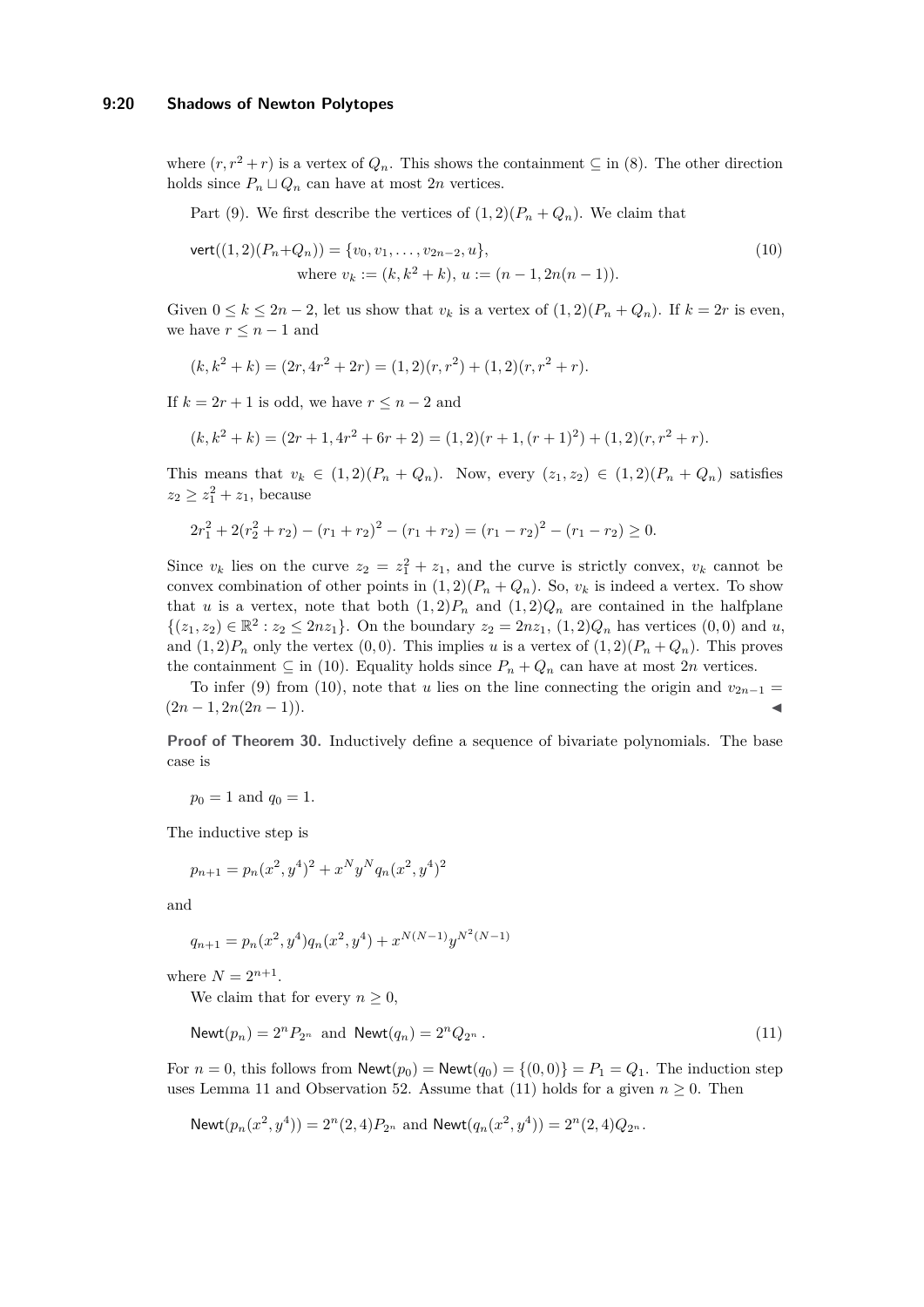Using  $(8)$ ,

$$
\begin{aligned} \text{Newt}(p_{n+1}) = &2 \cdot 2^n(2,4) P_{2^n} \sqcup \big( (N,N) + 2 \cdot 2^n(2,4) Q_{2^n} \big) \big) \\ = &2^{n+1} \big( (2,4) P_{2^n} \sqcup \big( (1,1) + (2,4) Q_{2^n} \big) \big) \big) \\ = &2^{n+1} P_{2^{n+1}} \,. \end{aligned}
$$

Similarly, part [\(9\)](#page-18-2) gives

$$
\begin{aligned} \text{Newt}(q_{n+1}) = & 2^n(2,4)(P_{2^n} + Q_{2^n}) \sqcup \{ (N(N-1), N^2(N-1)) \} \\ & = & 2^{n+1} \left( (1,2)(P_{2^n} + Q_{2^n}) \sqcup \{ (N-1, N(N-1)) \} \right) \\ & = & 2^{n+1} Q_{2^{n+1}} \,. \end{aligned}
$$

This proves [\(11\)](#page-19-1).

To compute  $p_n, q_n$ , first construct a circuit of size  $O(n)$  that simultaneously computes  $x^M, x^{M(M-1)}, y^M, y^{M^2(M-1)}$  for every  $M = 2^m$  with  $m \leq n$ . Now, construct a circuit for  $p_n$  and  $q_n$  inductively. Given a circuit for  $p_n$  and  $q_n$ , we can construct a new one computing  $p_{n+1}, q_{n+1}$  by introducing a constant number of extra gates.

# **9 Open problems**

We conclude with the main open problems of this paper.

 $\triangleright$  **Open Problem 1.** *Is*  $\sigma$ (DS<sub>n</sub>) *or*  $\sigma$ (MATCH<sub>n</sub>) *exponential in n*?

▶ **Open Problem 2.** *Is Conjecture [47](#page-17-0) true? If not, is it true when f in [\(7\)](#page-17-1) is required to have convexly independent support?*

▶ **Open Problem 3.** *Find an explicit monotone f<sup>n</sup> (with polynomially many variables and of a polynomial degree) such that g requires superpolynomial monotone arithmetic circuit whenever*  $g \neq 0$  *and*  $f_n$  *divides*  $g$ *.* 

#### **References**

- <span id="page-20-8"></span>**1** Noga Alon and Ravi B. Boppana. The monotone circuit complexity of boolean functions. *Combinatorica*, 7(1):1–22, 1987.
- <span id="page-20-3"></span>**2** E. Balas. Disjunctive programming: properties of the convex hull of feasible points. *Discrete Applied Mathematics*, 89:3–44, 1998.
- <span id="page-20-4"></span>**3** A. Borodin and S. Cook. On the number of additions needed to cumpute specific polynomial. *SIAM J. Comput.*, 5:146–157, 1976.
- <span id="page-20-7"></span>**4** R. P. Brent. The parallel evaluation of general arithmetic expressions. *J. ACM*, 21:201–206, 1974.
- <span id="page-20-6"></span>**5** P. Bürgisser. *Completeness and Reduction in Algebraic Complexity Theory*, volume 7 of *Algorithms and Computation in Mathematics*. Springer, 2000.
- <span id="page-20-5"></span>**6** P. Bürgisser, M. Clausen, and M. A. Shokrollahi. *Algebraic complexity theory*, volume 315 of *A series of comprehensive studies in mathematics*. Springer, 1997.
- <span id="page-20-1"></span>**7** P. Carstensen. Complexity of some parametric integer and network programming problems. *Math. Programming*, 26:64–75, 1983.
- <span id="page-20-2"></span>**8** P. Carstensen. *The complexity of some problems in parametric linear and combinatorial programming*. PhD thesis, Univ. of Michigan, 1983.
- <span id="page-20-0"></span>**9** B. Chazelle, H. Edelsbrunner, and L. J. Guibas. The complexity of cutting complexes. *Discrete Comput Geom*, 4:139–181, 1989.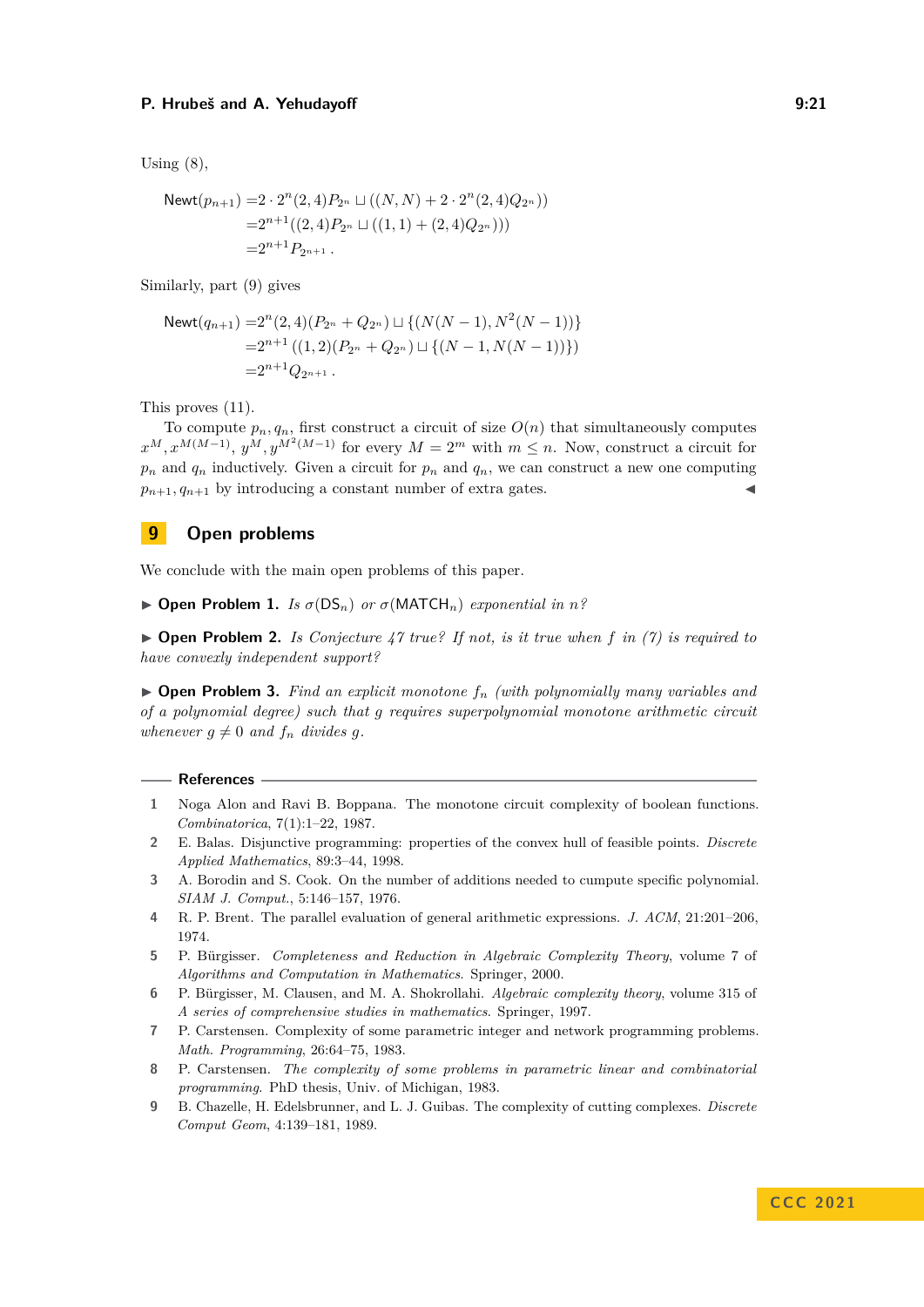### **9:22 Shadows of Newton Polytopes**

- <span id="page-21-20"></span>**10** M. Confronti, M. D. Summa, and Y. Faenza. Balas formulation for the union of polytopes is optimal. *Math. Programming*, 180:311–326, 2020.
- <span id="page-21-13"></span>**11** M. de Berg, M. van Kreveld, M. Overmars, and O. Schwarzkopf. *Computational Geometry: Algorithms and Applications*. Springer, 2 edition, 2000.
- <span id="page-21-8"></span>**12** J. Edmonds. Matroids and the greedy algorithm. *Math. Programming* 1, pages 127–136, 1971.
- <span id="page-21-12"></span>**13** Samuel Fiorini, Serge Massar, Sebastian Pokutta, Hans Raj Tiwary, and Ronald de Wolf. Linear vs. semidefinite extended formulations: Exponential separation and strong lower bounds. *CoRR*, abs/1111.0837, [arXiv:1111.0837](https://arxiv.org/abs/1111.0837), 2011.
- <span id="page-21-17"></span>**14** S. Fomin, D. Grigoriev, and G. Koshevoy. Subtraction-free complexity, cluster transformations, and spanning trees. *Found Comput Math*, 16:1–31, 2016.
- <span id="page-21-9"></span>**15** D. Gale. Optimal assignments in an ordered set: an application of matroid theory. *J. Combin. Theory* 4, pages 1073–1082, 1968.
- <span id="page-21-14"></span>**16** S. Gao. Absolute irreducibility of polynomials via newton polytopes. *Journal of Algebra*, 237(2):501–520, 2001.
- <span id="page-21-6"></span>**17** S.B. Gashkov. The complexity of monotone computations of polynomials. *Mosc. Univ. Math. Bull.*, 42(5):1–8, 1987.
- <span id="page-21-7"></span>**18** S.B. Gashkov and I.S. Sergeev. A method for deriving lower bounds for the complexity of monotone arithmetic circuits computing real polynomials. *Sbornik: Mathematics*, 203(10):33– 70.
- <span id="page-21-11"></span>**19** P. Gritzmann and B. Sturmfels. Minkowski addition of polytopes: Computational complexity and applications to Gröbner bases. *SIAM J. Disc. Math.*, 6(2), 1993.
- <span id="page-21-18"></span>**20** J. A. Grochow. Monotone projection lower bounds from extended formulation lower bounds. *Theory of Computing*, 13:1–15, 2017.
- <span id="page-21-24"></span>**21** P. Hrubeš. On the distribution of runners on a circle. *European Journal of Combinatorics*, 89, 2020.
- <span id="page-21-22"></span>**22** L. Hyafil. On the parallel evaluation of multivariate polynomials. *SIAM J. Comput.*, 8(2):120– 123, 1979.
- <span id="page-21-3"></span>**23** M. Jerrum and M. Snir. Some exact complexity results for straight-line computations over semirings. *Journal of the ACM*, 1982.
- <span id="page-21-19"></span>**24** S. Jukna. Lower bounds for tropical circuits and dynamic programs. *Theory of Computing Systems*, 57:160–194, 2015.
- <span id="page-21-21"></span>**25** E. Kaltofen. Uniform closure properties of p-computable functions. In *STOC*, pages 330–337, 1987.
- <span id="page-21-4"></span>**26** O. M. Kasim-Zade. Arithmetic complexity of monotone polynomials. In *Theoretical Problems in Cybernetics. Abstracts of lectures*. Saratov State University Publishing House, Saratov, 1986.
- <span id="page-21-15"></span>**27** V. Klee. On a conjecture of Lindenstrauss. *Israel Journal of Mathematics*, 1:1–4, 1963.
- <span id="page-21-23"></span>**28** P. Koiran. Shallow circuits with high-powered inputs. In *Symposium on Innovations in Computer Science*. Tsingua University Press, Beijing, 2011.
- <span id="page-21-25"></span>**29** P. Koiran. Arithmetic circuits: the chasm at depth four gets wider. *Theoretical Computer Science*, 448:56–65, 2012.
- <span id="page-21-2"></span>**30** P. Koiran, N. Portier, S. Tavenas, and S. Thomassé. A *τ* -conjecture for Newton polygons. *Foundations of computational mathematics*, 15(1):187–197, 2015.
- <span id="page-21-10"></span>**31** U. H. Kortenkamp, J. Richter-Gebert, A. Sarangajan, and G. M. Ziegler. Extremal properties of 0/1-polytopes. *Discrete and Computational Geometry*, 17:439–448, 1997.
- <span id="page-21-5"></span>**32** S. E. Kuznetsov. Monotone computations of polynomials without zero chains. In *VII All-Union Conference on Problems in Theoretical Cybernetics*, pages 108–109. Irkutsk, 1985.
- <span id="page-21-1"></span>**33** J. G. Lagarias, Y. Luo, and A. Padrol. Moser's shadow problem. *ArXiv*, [arXiv:1310.4345](https://arxiv.org/abs/1310.4345), 2013.
- <span id="page-21-16"></span>**34** E. H. Moore. A two-fold generalization of fermat's theorem. *Bull. Amer. Math. Soc.*, 2(7):189– 199, 1896.
- <span id="page-21-0"></span>**35** L. Moser. Poorly formulated unsolved problems in combinatorial geometry. In *mimeographed notes*. (East Lansing conference), 1966.